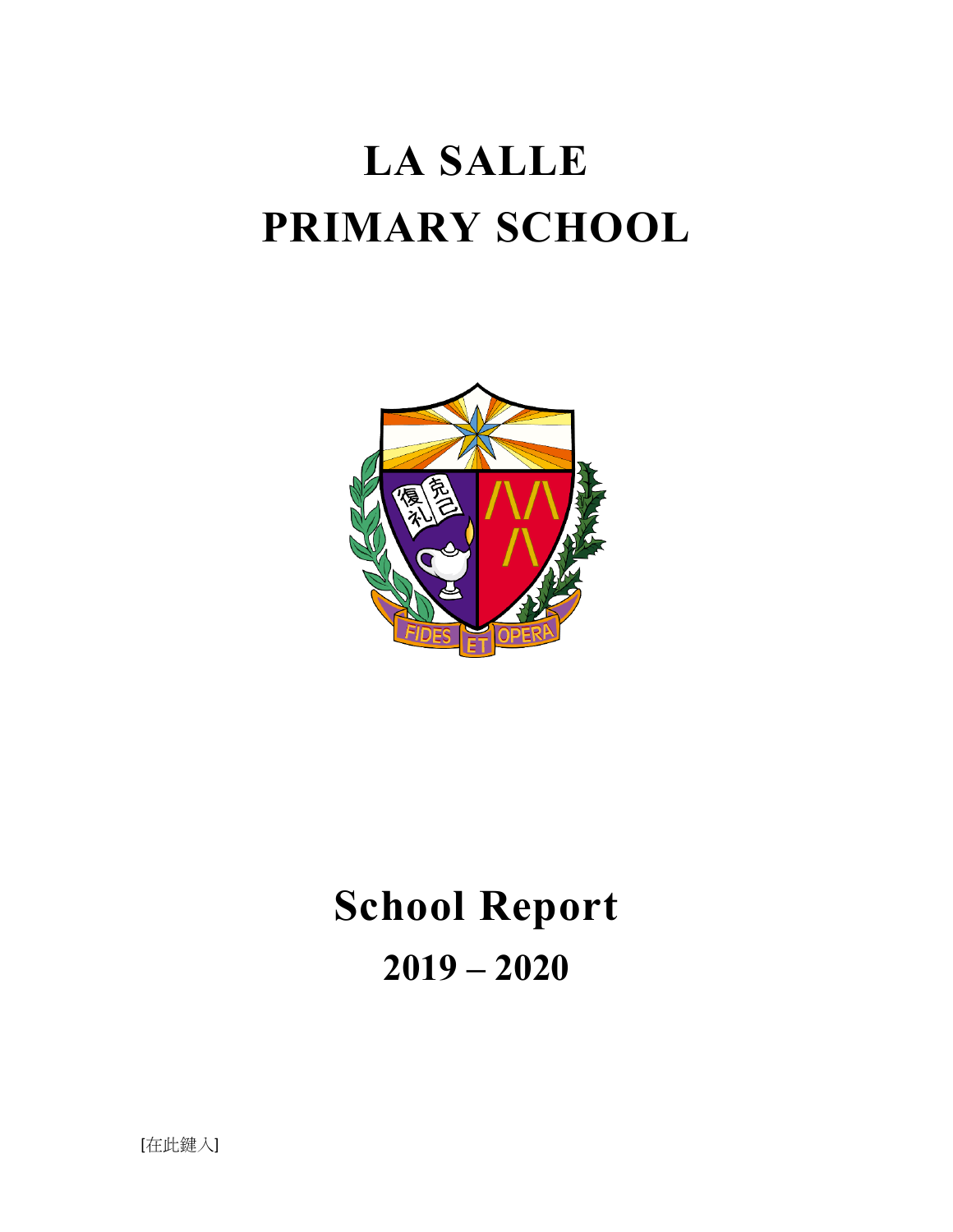# **Content**

| Appendix 1: Capacity Enhancement Grant                                                                       |  |
|--------------------------------------------------------------------------------------------------------------|--|
| Appendix 2: School-based Grant                                                                               |  |
| Appendix $3:$ Life-wide Learning Grant                                                                       |  |
| Appendix $4:$ Promotion of Reading Grant                                                                     |  |
| Appendix $5 \div$ Grant Scheme on Promoting Effective English Language Learning in<br><b>Primary Schools</b> |  |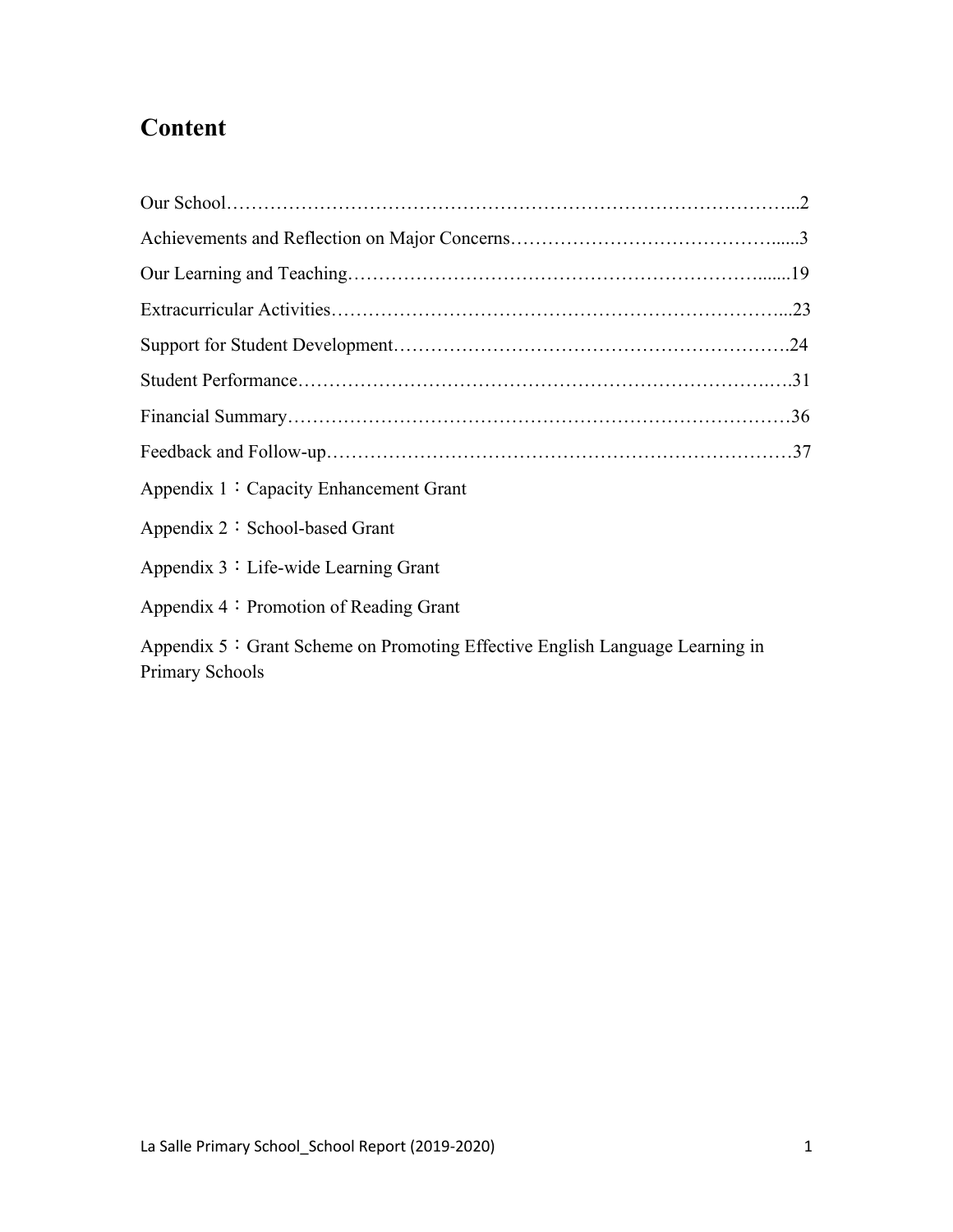## **Our School**

La Salle Primary School is an aided boys' school established in 1957. The **sponsoring body of our school** is "The Brothers of the Christian Schools".

Our school facilities include: 36 classrooms, 1 assembly hall, 1 playground, 1 library, 1 indoor swimming pool and 14 special rooms (2 computer rooms, 2 music rooms, 2 language rooms, 2 visual arts rooms, 1 indoor playground, 1 student activity room, 1 reading corner for P.1 & P.2 students, 1 resources centre for General Studies, 1 campus TV room and 1 chapel).

"Fides et Opera" is our school motto. Our mission is to give a human and Christian education to the young, paying particular attention to the needy. By touching the minds and hearts of the children confided to our care, and by providing the highest quality of education, we aspire to be the best primary school in Hong Kong.

La Salle Primary School offers a broad curriculum and a range of opportunities for our boys to achieve excellence in academic, creative, social, cultural, sporting and community endeavours. Our aim is to empower our boys to be ready for the  $21<sup>st</sup>$  century with a love for learning.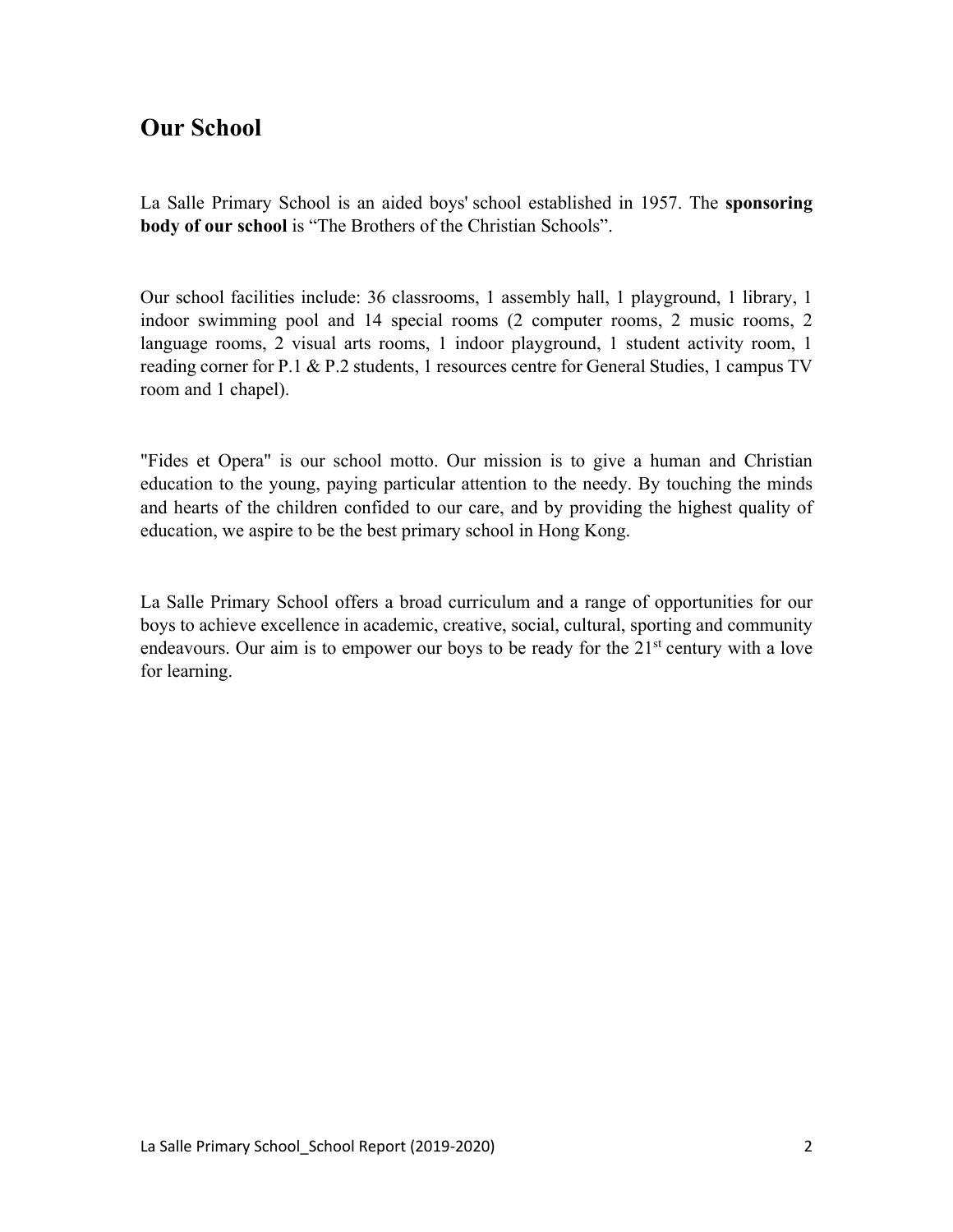# **Achievements and Reflection on Major Concerns**

## **Major Concern 1: To empower students to be ready for the 21st century with a love for learning**

The 21<sup>st</sup> century is the technology-driven information age. The social values are diversified and education is no longer confined to classrooms. To equip students to face challenges in the  $21<sup>st</sup>$  century, the learning and teaching of the School focuses on fostering students' positive values and attitudes, and the culture of learning for life. We strive to cultivate students' generic skills, to make them learn with passion, to know how to acquire and construct knowledge via multiple sources, and to lay a solid foundation for whole-person development.

## **Achievements**

#### **To help students extend their horizons by developing life-long learning capabilities**

Developing students' self-directed learning capabilities was the focus of the curriculum across all subjects in this school year.

The Chinese Department continued to strengthen the use of 3-tier note-taking technique in which students learned how to mark the key information, take point-form notes and flowchart notes, etc. to organise a passage, analyse its content and rhetoric. Students of senior levels were encouraged to take notes of their own to supplement the printed and taught materials.

General Studies teachers and the Teacher Librarian collaboratively taught students reading skills in a systematic approach so as to foster students' data collection and analytical skills. The General Studies and the Science Departments continued to use project learning to develop students' generic skills and strengthen IT communication skills and collaborative skills. The Music Department required students to create "self-directed" music experience profile, encouraging students to continue their pursuit of music learning, music appreciation, and participation in performances and competitions.

In order to develop students' self-directed learning abilities, P.5 and P.6 Science teachers encouraged students to search for applications and online resources that corresponded with the content taught in textbooks.

La Salle Primary School\_School Report (2019-2020) 3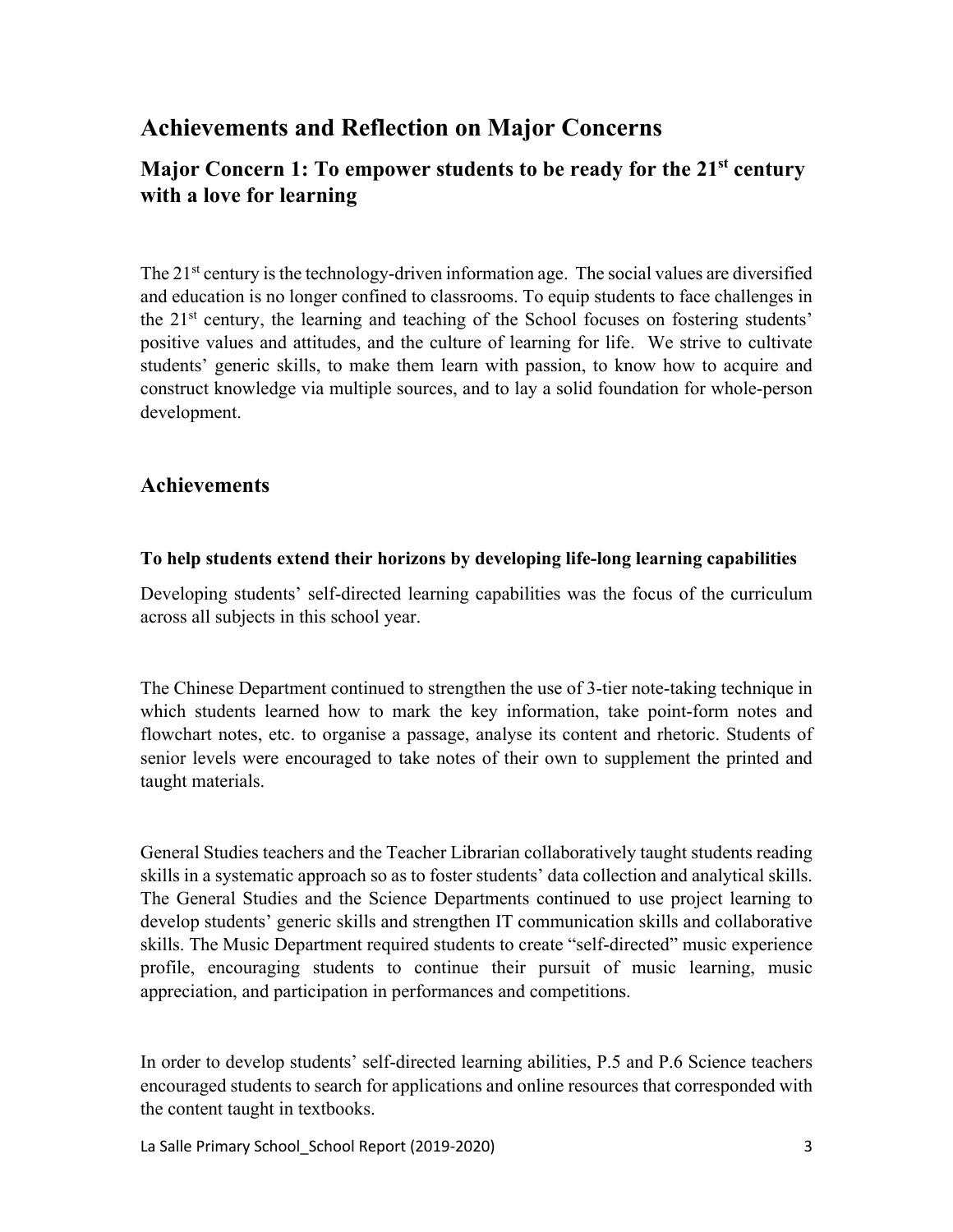In addition, different literary devices were taught in weekly P.1 and P.6 English Literature lessons. In Putonghua, Pinyin posters were posted in classrooms, using visual and graphic presentation to strengthen students' abilities to listen and pronounce the initials and the finals. Discussions were frequently conducted in Personal Growth Lessons for students to express their opinions. In summary, these strategies increased students' learning motivation and efficacy, and developed their capacity to become self-directed learners.

#### **To further develop students' reading habits and interests**

The School continuously strived to cultivate students' interests in reading. The library recommended students to read e-books, AR books and AR maps via tablets. In addition, to align with the Personal Growth curriculum, the library held a book fair centered on the theme of "emotion" for P.1 students. It was well-received.

The Chinese Department restructured the P.2 reading and writing skills framework to strengthen students' reading comprehension and writing capabilities. The Religious Knowledge Department organised activities at the School Chapel to conduct Bible storytelling and book recommendations. They were popular among students.

The General Studies Department had planned to promote history book reading activities to encourage students to read history books and share them with friends for leisure. They were cancelled due to the school suspension. The library, however, managed to make use of the self-learning zone on the School website to provide access to a free eBook platform so as to introduce extended reading and encourage self-directed learning.

## **To promote STREAM education into the Mathematics, Religious Knowledge, Free Reading, Visual Arts and Science curriculum**

The School concurred with the idea that STEM education could foster students' creativity, collaboration, and problem-solving skills. The School integrated the STREAM initiatives within the Religious Knowledge, Visual Arts and the library's free reading curriculum in order to develop cross-curricular curriculum and activities to increase students' interest in learning and to enrich their life-wide learning experiences.

Computer Room 2 was renovated to further equip the School for STREAM education. The room was renamed as Big Bang Room in which IoT technology was in place for the air conditioning and lighting controls. Equipment such as 3D printers, a laser cutter and 3D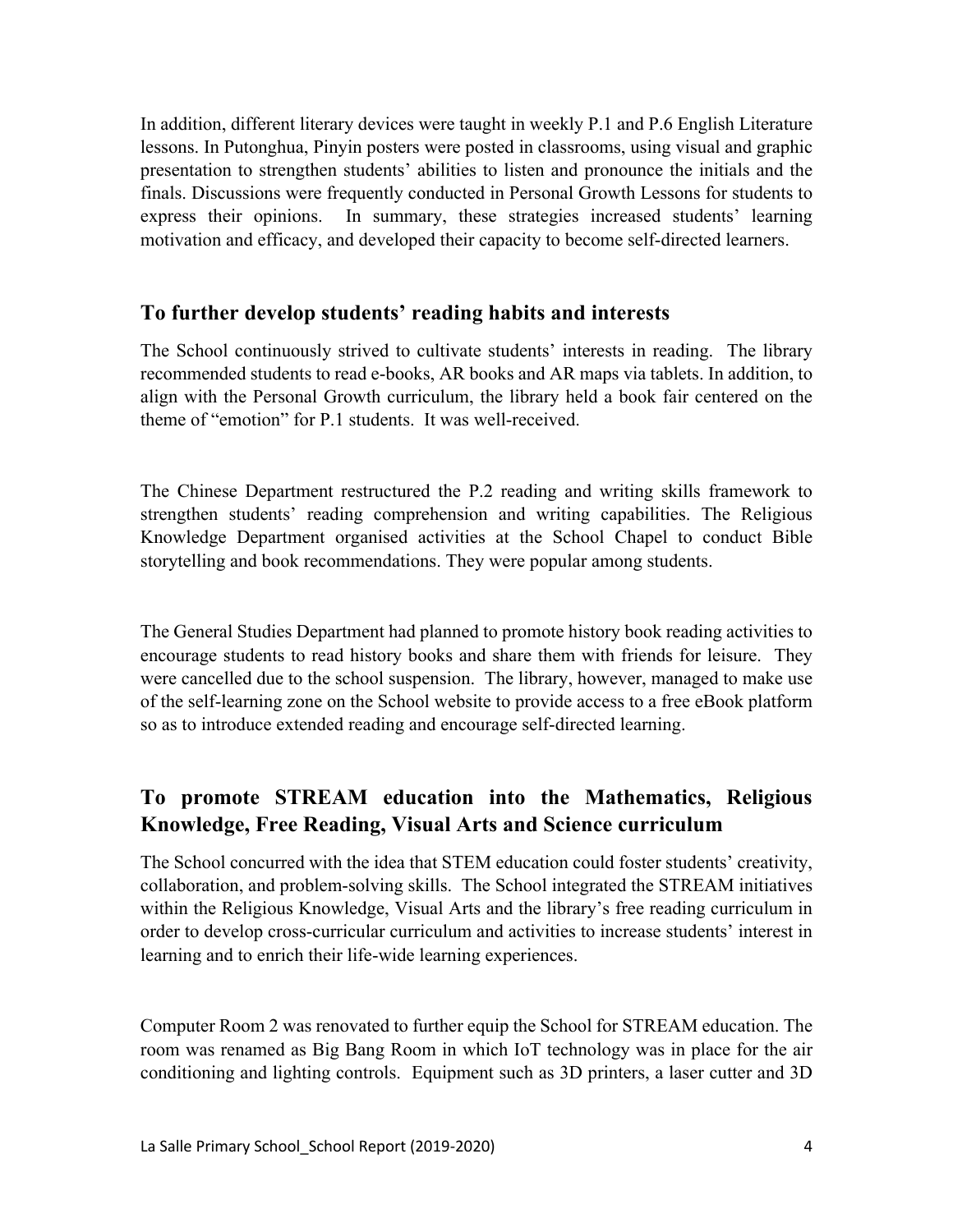pencils were available for the cross-curricular activities held during the end-of-school-year IBL Week. The event, however, was cancelled due to the class suspension.

The library and the Counselling Team collaboratively organised the STREAM corner teamwork activities for the underachieving students. The activities helped to improve the learning motivation of the underachieving students. The Maths Department had planned hands-on maths-related craft activities for P.4-6 students in order to strengthen their ability to integrate and apply knowledge and skills to solve authentic problems. The activities were, however, affected by the school suspension. The symmetrical windmill project for P.5 was completed while the P.4 and P.6 projects were cancelled. Some P.5 students were able to share their work and their experience with others on the Google Classroom platform during the period of school suspension and the result was satisfactory.

## **To further integrate technology into learning and teaching**

The School strived to improve the IT hardware and software facilities, provide teacher training and steadily integrate the technology into different key learning areas. Students were able to apply their IT skills learnt in Digital Studies lessons to other subjects. Students also learnt the use of various multimedia software and shared their work on Google Classroom to promote creativity and motivate their peers.

The Chinese, English and Mathematics Departments made use of various eLearning platforms to help consolidate students' foundation knowledge. Different multimedia tools were integrated in English Oral lessons. All subjects regularly made use of iPads for interactive learning. This proved to work well for motivating students, helping students to construct their knowledge and catering for learner diversity.

The flipped classroom learning and teaching model was also applied in different subjects. Students were asked to watch assigned moral education video clips, complete activity sheets and prepare classroom discussions in Putonghua lessons. The Religious Knowledge Department used "Children Bible" software to teach the Ten Commandments in Christianity and to promote self-directed learning.

During the class suspension, the use of flipped classroom approach was indispensable. All subjects shared learning materials online for students. It included materials such as PowerPoint presentation, ETV and teaching videos. Teachers also used Google Form and other online summative assessment tools to gauge students' learning progress. The Visual Arts Department used the online resources and tailor-made activity sheets to help students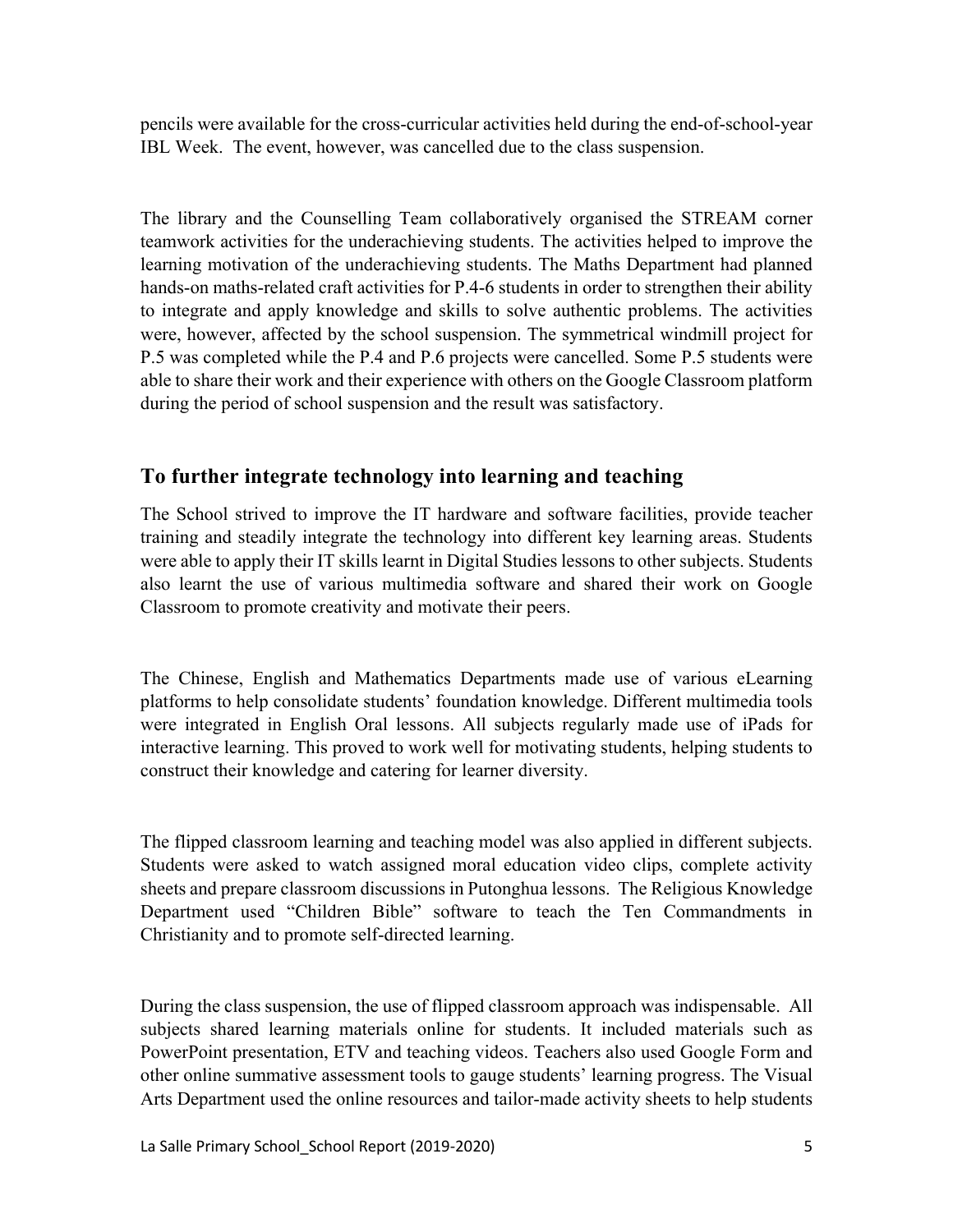explore online virtual museums. This broadened their learning horizons and motivated their interest to explore the knowledge in the area of arts. PE teachers also made use of the online platform to teach various sports knowledge and skills.

## **Reflection**

The long period of class suspension due to the pandemic was no doubt the biggest challenge of this school year. Some activities planned for this year were cancelled. The time for group discussions and classroom interaction was largely reduced which, as a result, affected the effectiveness of learning and teaching. This challenge underscored the importance of cultivating students' self-directed learning ability and adapting eLearning.

To achieve the goal of "suspending classes without suspending learning", each subject made use of online resources and the School's eLearning platform to assign self-learning materials and tasks. To make online or distance learning effective, interaction among teachers and students is vital. As such, the School adopted the Zoom platform for online teaching. Both the teachers and students were able to adapt to the new learning model with training in a short span of time. The success of the online learning model also highlighted the fact that both the teachers and students are enthusiastic and fast learners who always rise above challenges.

## **Continue to improve students' self-directed learning capability**

The Chinese Department continued to strengthen the use of 3-tier note-taking technique to help develop students' self-directed learning capability. It is suggested that the writing materials can be edited next year to incorporate the note-taking technique in the writing preparation lesson. Flowcharts and point-form note-taking can also be used to develop ideas and organise contents for writing.

The General Studies Department and the library will continue to work collaboratively to develop students' newspaper reading skills. Newspaper cutting exercises can encourage students to read newspaper regularly, but some students lacked depth and details when they made comments on the news. It is suggested that teachers can re-design the newspaper cutting exercises to improve students' ability to approach a subject from different angles.

In English, teaching different literary devices had helped students to make good use of reading strategies. Most teachers agreed that students' creativity and presentation skills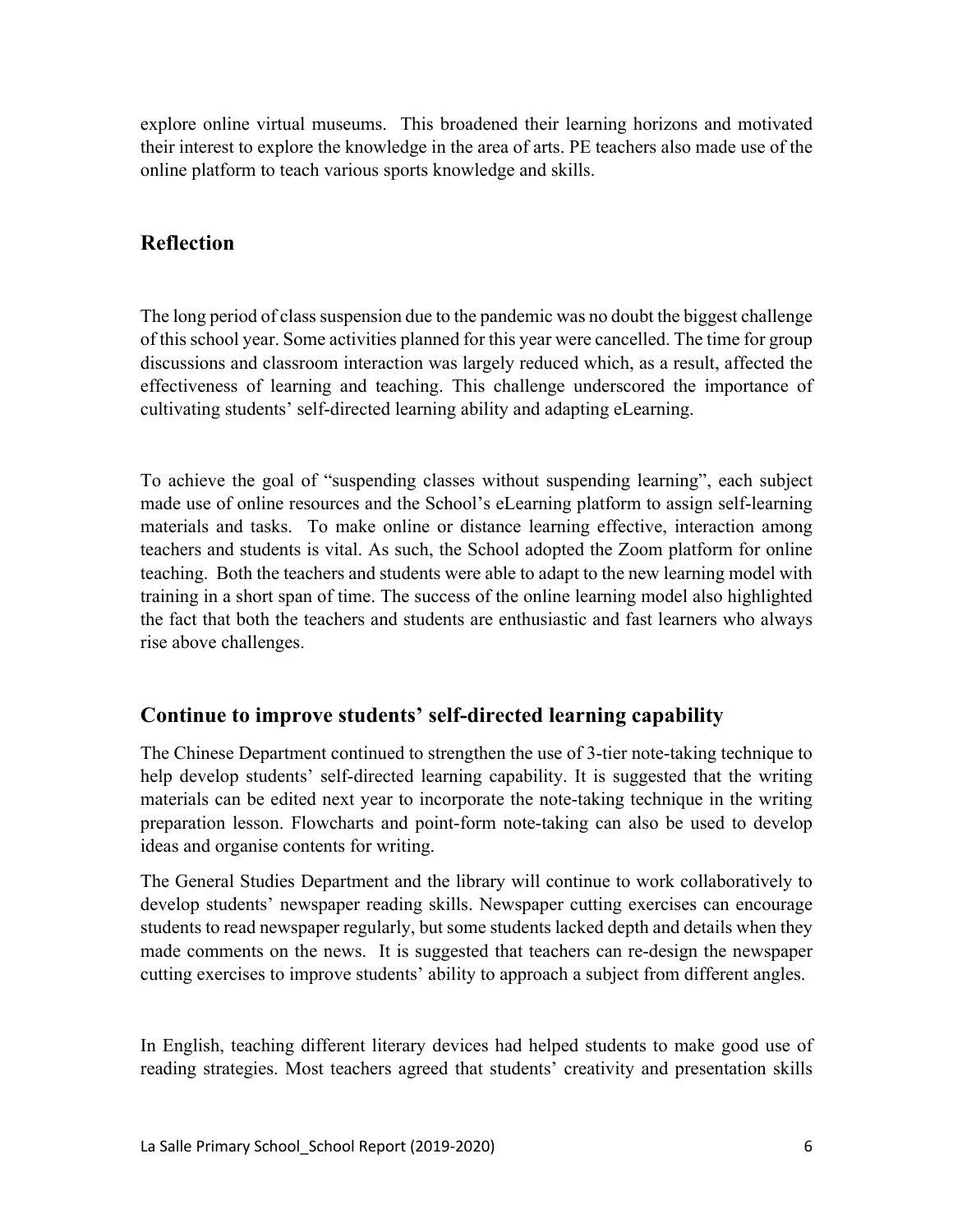were improved. Teachers also agreed that different applications on Google Suite had helped students to become more self-directed and thus learning effectiveness was enhanced.

Some students from the senior grades are very fond of science and they suggested watching some interesting programmes such as "Science with You (RTHK)". It is suggested that we can extend it to the junior grades so as to develop students' self-directed learning abilities. Through different teaching strategies, individual differences were catered and students' learning efficacy was enhanced.

## **Widen students' reading horizons**

The library's new augmented reality books were very popular; however, the variety of AR books is quite limited and the small collection (about 30) of AR books could not be made available for students to borrow as they were needed for classroom teaching. The variety of religion books in the library is limited and most of them are rather old and unpopular. The Religious Knowledge Department suggested that more religion books for junior grades should be purchased to preach the gospel.

Looking ahead, the library plans to collaborate with the Chinese Department to implement library books learning and teaching. In addition, the library and the General Studies Department will work together to promote history books reading. The Science Department will continue to collaborate with Teacher Librarian to select appropriate materials to develop students' curiosity and interest in science in the next academic year.

## **Continue to develop STREAM education**

STREAM education covers different key learning areas. This helps to increase students' creativity, collaboration and problem-solving skills. The library and the Counselling Team will continue to co-host the STREAM corner to increase the motivation of underachieving students.

A number of cross-curricular projects and activities were cancelled due to the school suspension. All subject departments will continue to design materials and activities in close collaboration in the next academic year. The goal is to strengthen students' capability to integrate and apply their knowledge and skills. For example, the Science Department will collaborate with the Digital Studies, Mathematics and Visual Arts Departments to design the lessons for P.3 on the topic of "Weather Record and Forecast".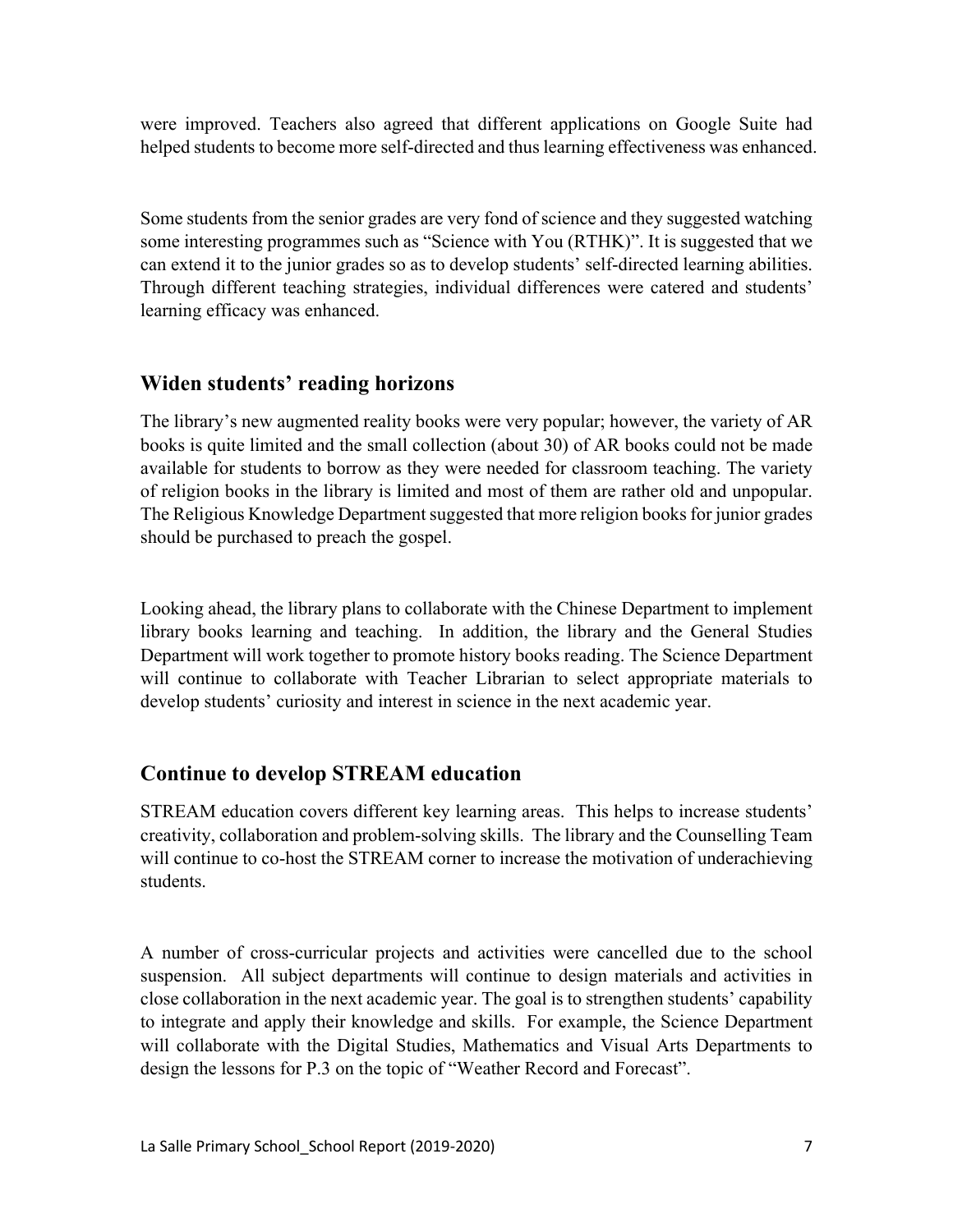In addition, the training and the open competitions for the STREAM Team, which were either incomplete or cancelled this year due to the pandemic, will resume in the next academic year. The School will also provide teacher training to strengthen teachers' knowledge and skills to promote STREAM education in school.

#### **Extensive use of IT**

The students' eLearning skills have improved in leaps and bounds during the suspension period. All departments expect to take this opportunity to strengthen the use of IT technology in order to facilitate self-directed learning and improve learning and teaching efficacy.

The Chinese and the Digital Studies Departments plan to enrich the contents of "flipped classroom". Students will be assigned prep tasks or online research materials. It is expected that students will have better understanding of a topic beforehand and thus will be able to conduct more in-depth quality discussions later in the classroom.

During the class suspension, all learning materials were uploaded to the self-learning zone on the School website. Teachers then used the Zoom sessions to further discuss the topics and clarify the difficult teaching points. Though the online teaching bears its limitations, it is to some extent still quite effective. In addition, the voice-over narrated presentation video made by all Chinese, English and Maths teachers catered for learner diversity as students could learn and review at their own pace.

Most Maths teachers agreed that the use of tablets in learning and teaching was a great way to help students construct knowledge and increase learning motivation. It is suggested that more applications can be used in the next academic year. Indeed, during the Zoom sessions, some teachers had demonstrated a sample of inquiry-based applications and encouraged students to download for self-directed learning. The Religious Knowledge Department plans to recommend the "Children Bible" application to all students next year, as its content matches various topics in the religion curriculum of all levels.

Based on the survey conducted by the Visual Arts Department, most students agreed that the use of IT tools and applications for drawing was interesting, and the number of lessons spent on learning and practising the tools was appropriate. It did not only improve the quality of students' work, but also arouse students' passion for arts. As a result, the Visual Arts Department will plan to continue the projects.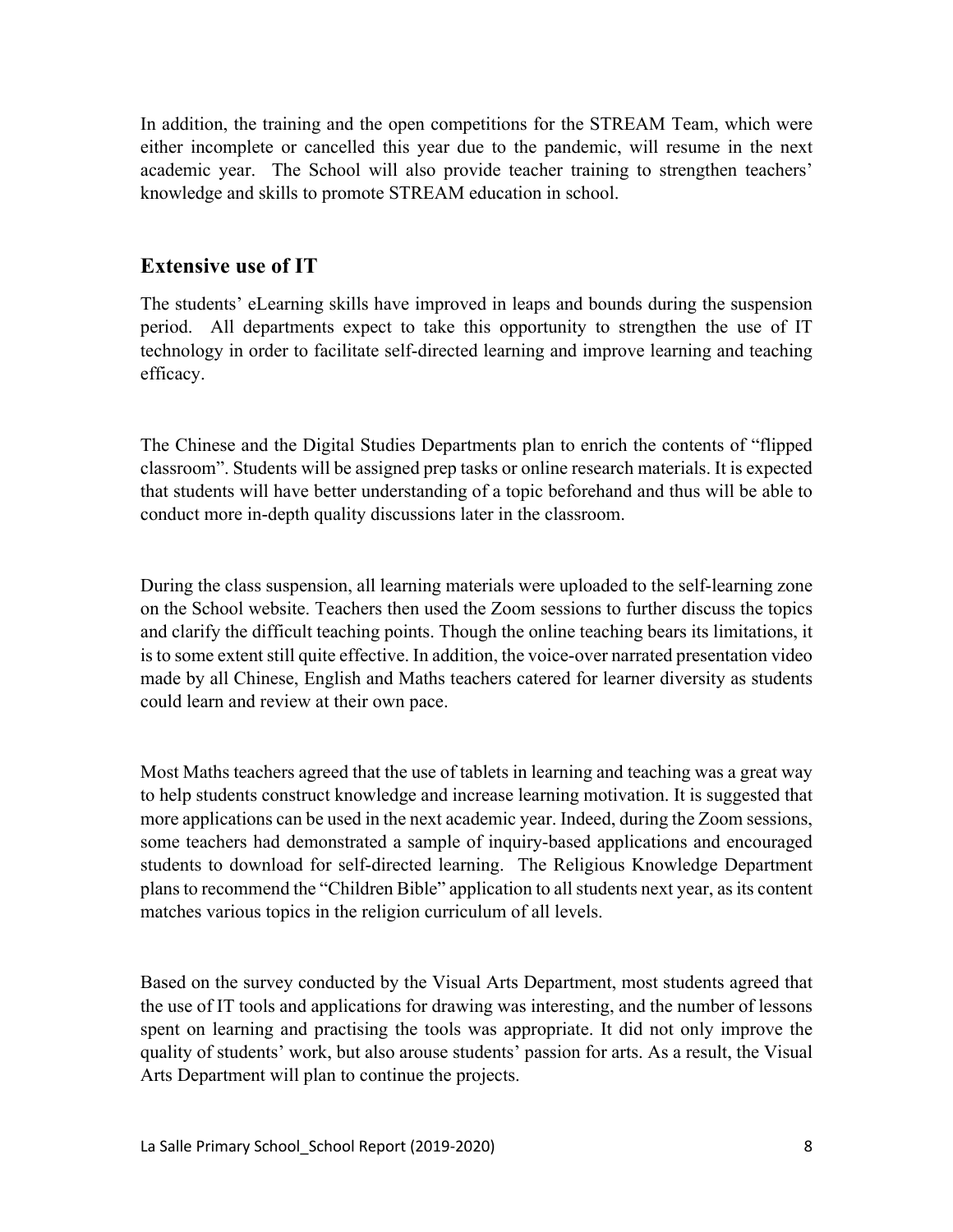The PE Department did not manage to use the VR technology to conduct lessons. The subject teachers noted that there were not enough VR devices for a whole class. It is suggested that other online platforms can be used instead to strengthen students' learning efficacy.

The Putonghua Department used online activities to improve students' knowledge of pinyin. The links and the QR codes of those activities were later posted on the self-learning zone during the class suspension. The use of interesting online games and activities can effectively strengthen students' knowledge of initials and finals and help them understand the syntactic structures of Putonghua.

Many eLearning platforms are already in place in different subjects. They provided extended learning activities, and online summative assessments for students. Teachers can also use the data collected to assess students learning progress and to clarify the difficult teaching points when necessary. The online summative assessments were vital especially during the class suspension. In short, it is highly recommended.

During the class suspension, the Chinese and English Departments required students to upload their essays and free writing to the Google Classroom. It did not only give students an opportunity to practise their writing skills, but also a means to express their feelings. In Maths, students uploaded their own videos to show other students how they made various maths-related crafts. Students were eager to share their work. Many teachers agreed that the School should continue to make good use of the Google Classroom as it is an effective way to submit homework and to increase student-teacher interaction.

## **Looking ahead**

To empower students to be ready for the ever-changing world, developing the capacity for self-directed learning and sustaining a love for learning will continue to be a major concern of the School. The School will continue to provide various learning activities and opportunities for students, facilitate cross-curricular collaborative planning, and strengthen the use of IT and eLearning platforms. In addition, the School will continue to adopt different strategies to cater for learner differences. The newly acquired intelligent home assistant robot, Temi, will be used mainly to support students with special needs. It is expected that AI technology of the robot will increase their learning motivation. The robot can also read stories to arouse the students' interest in reading.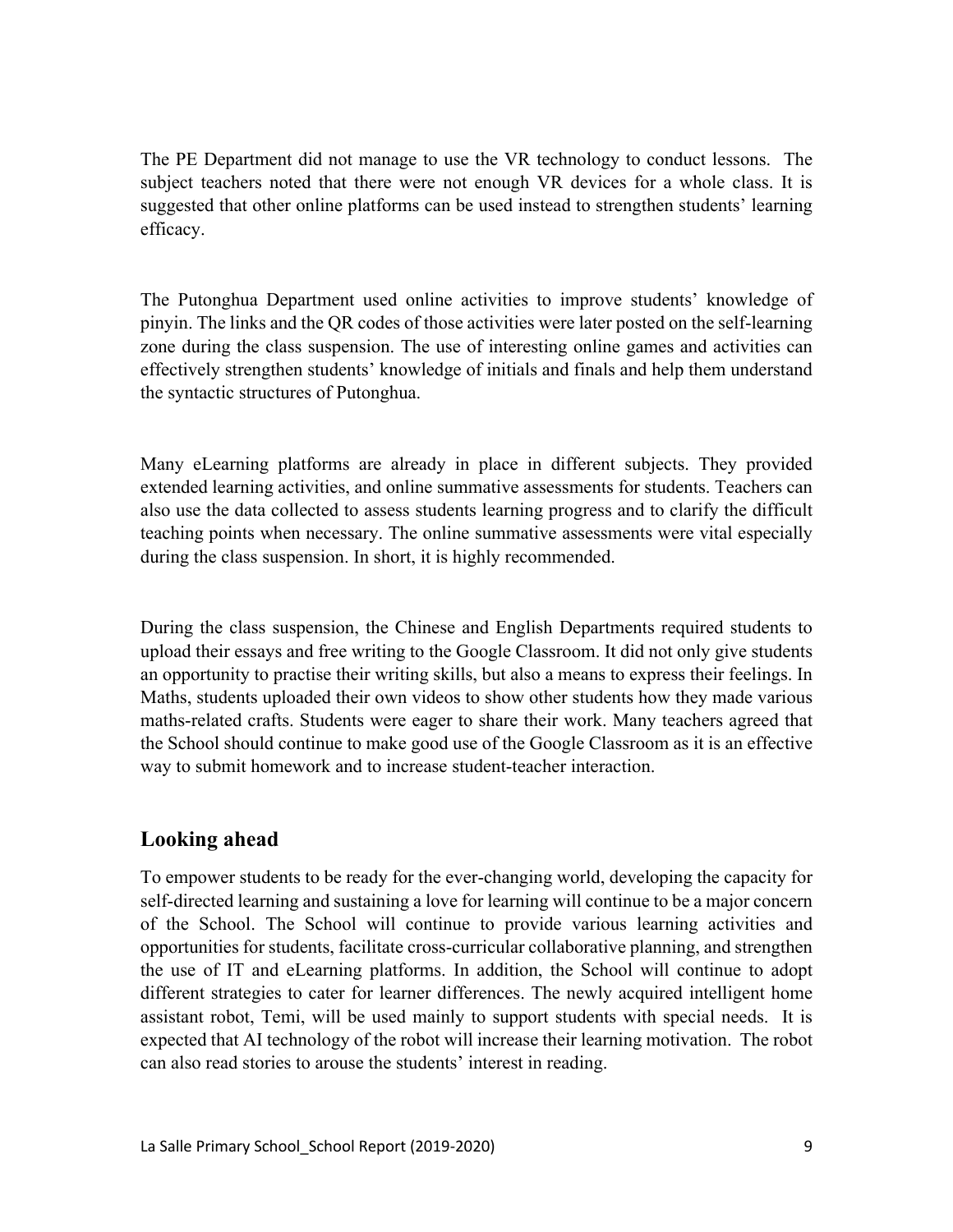The School is aware that no one pedagogical approach can satisfy all the teaching objectives or the learning needs of all students, and no one learning and teaching strategy is the most effective. The School will continue to reflect from time to time, and integrate new learning and teaching strategies and tools to bring momentum to the existing curriculum.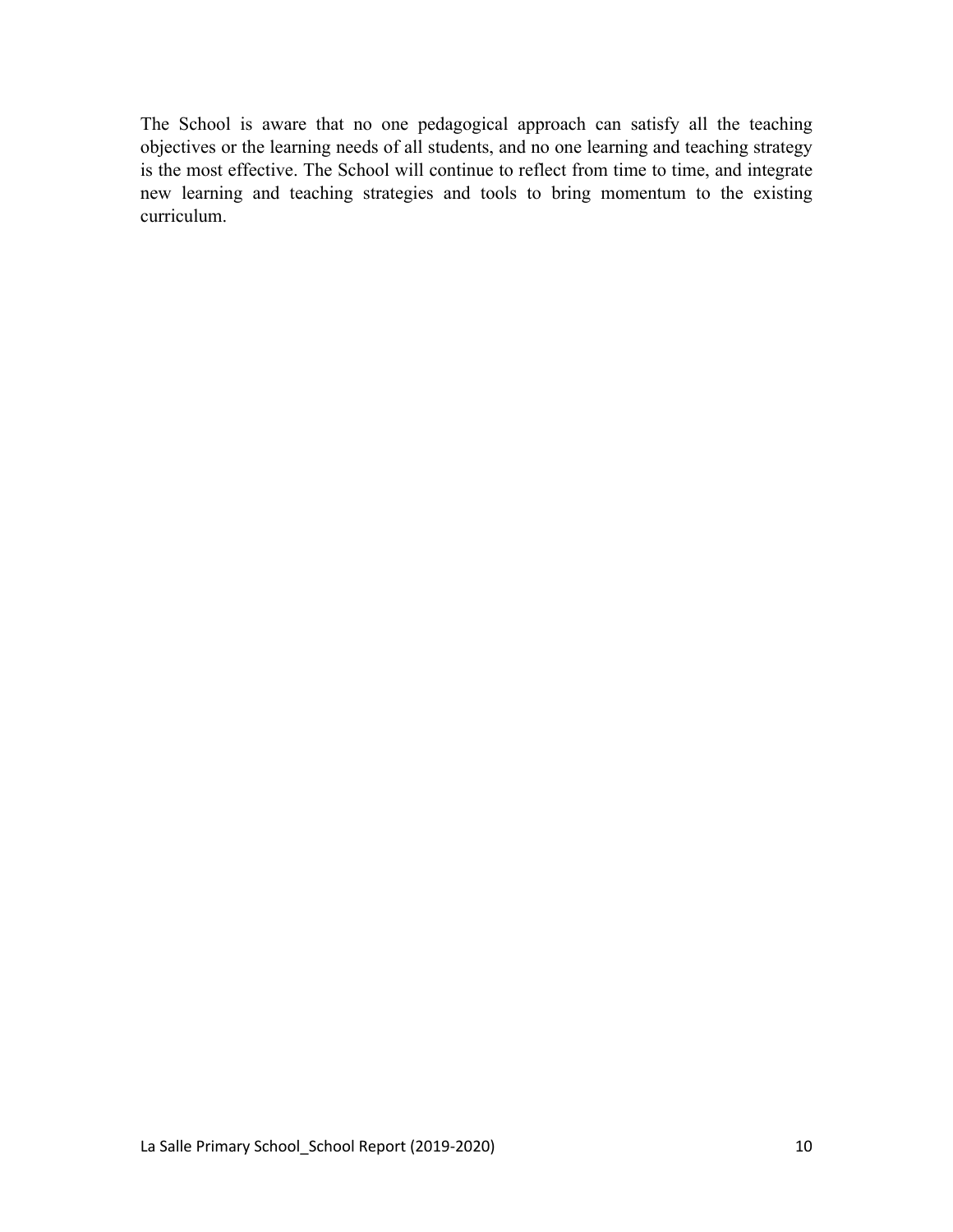## **Major Concern 2: To engage in collective inquiry and sharing to improve learning and teaching efficacy**

## **Achievements**

Learning and teaching occur when interaction is maximized. To ensure an effective and efficient learning and teaching outcome, the importance of engaging in collective inquiry and sharing cannot be overlooked. Multiple strategies and practices in line with this objective were therefore incorporated into the School this year so that both students and teachers could benefit from the synergy and advance as one school academically and professionally.

#### **Inquiry-based learning and collaborative culture among students**

As an effort to cultivate a collaborative culture, lesson preparation for different subjects was often carried out in order to devise an appropriate syllabus that would develop students' ability to inquire.

In Mathematics, on top of inquisitive activities in everyday life, small-scaled group projects were assigned to students from Primary 1 to 3 in hopes of nurturing their capability to explore topics in depth and enhancing peer learning through collaborative effort. It was rewarding to see that Primary 1 students demonstrated strong team spirit in the completion of an inquisitive classification activity concerning 3-dimentional shapes. Unfortunately, given the tight teaching schedule after class resumption, no time could be spared for the study projects meant for Primary 2 and Primary 3 students.

In General Studies, Primary 1 to 3 teachers were engaged in collaborative lesson preparation twice during the school year. The objective of the first term preparation was to improve the efficacy of projects whereas the second term preparation focused on boosting students' capability to work with one another. As for Primary 4 to 6 teachers, collaborative lesson preparation was carried out once a month throughout the first term to discuss appropriate teaching strategies on the basis of the 13 HOT skills of high-order thinking and inquiry-based learning. With the objective of developing high-order thinking among students, teachers were devoted to devising and modifying academic materials such as teaching methods, presentations and worksheets that would cope with changes in the society.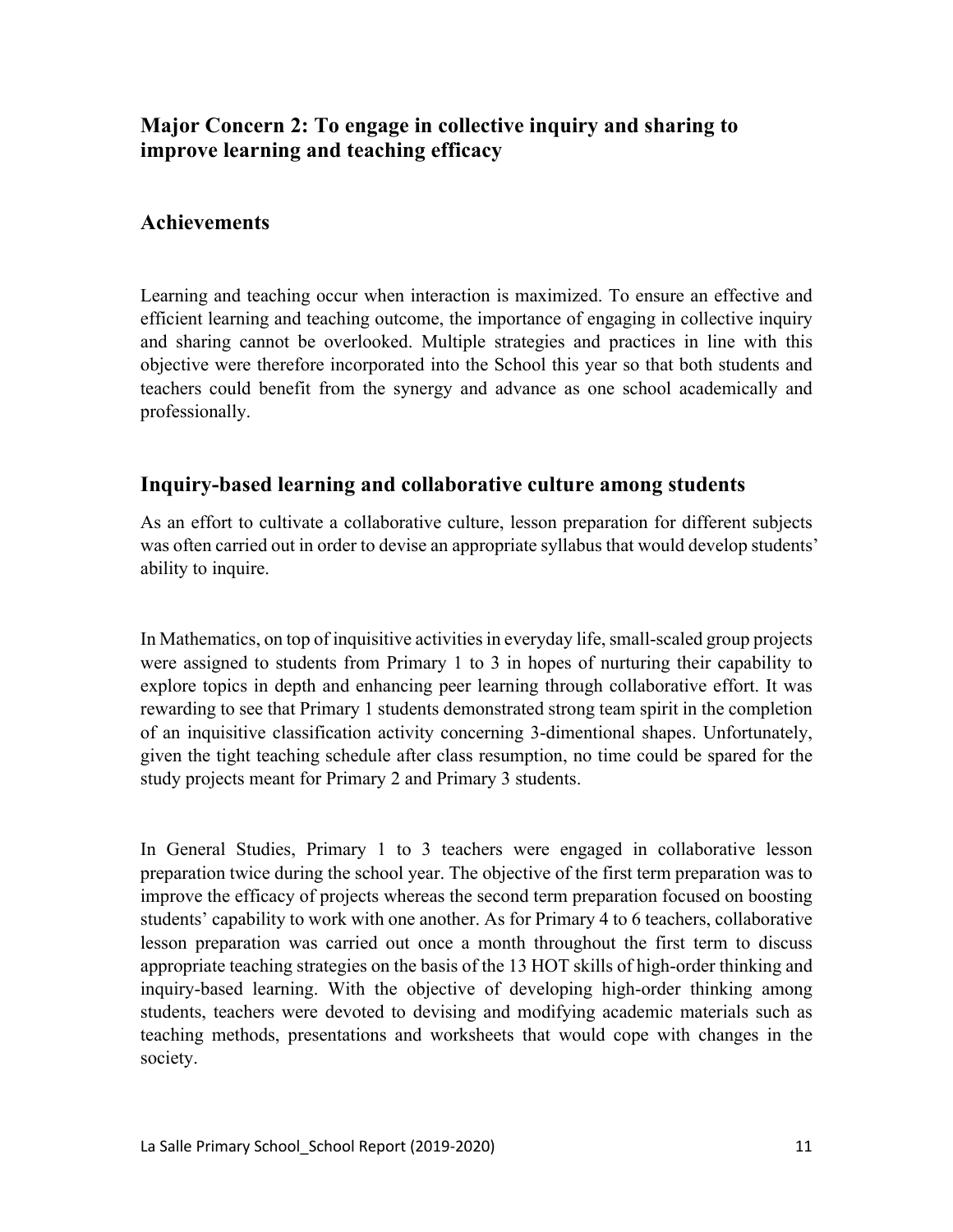In Digital Studies, suitable topics like Google Sheet and Google Form were chosen for small-group learning. Working together, students were able to establish teamwork and collaborative culture through constructive discussion and knowledge sharing. Digital Studies teachers also implemented the Small Teachers Programme, allowing "small teachers" to help out weaker students during lessons so that students could complement one another in a caring culture. The proactive attitude shown by students given the role of "small teachers" proved that the programme helped foster a sense of responsibility and leadership skills.

In Putonghua, Primary 4 to 5 students were allowed to come up with their own "openended questions" to be discussed in small groups. This active exchange of ideas encouraged students to speak in Putonghua and participate in class activities, achieving great response and results.

The Teacher Librarian trained 36 student librarians from the senior primary. Their duties included taking shifts at the library, assisting in library affairs, as well as recommending books or introducing reading activities during morning assemblies in order to motivate the students to read and fuel their interest in taking part in related activities. Student librarians also took up the role of assistants in multiple large-scale events hosted by the library, ensuring a smooth flow of the events while gaining experience and developing their leadership. In junior primary, the teacher librarian trained 24 reading ambassadors to help with library affairs during library lessons and lead the participation of their class in various reading activities.

## **Collaborative culture and professional development among teachers**

Through panel meetings and co-planning meetings, teachers of various subjects were able to exchange ideas and teaching strategies, which boosted teaching efficacy.

For English, collaborative lesson planning was conducted and good practices were shared among teachers in teaching P.1 and P.6 English literature.

Level meetings for Personal Growth Education were regularly held, where teachers would discuss lesson contents and share teaching experience, effectively devising, modifying and enhancing lesson contents. To ensure what students learn keeps pace with the times and is suited to their needs, meetings were also held with the Counselling Team to evaluate lesson contents and identify highlights of the syllabus.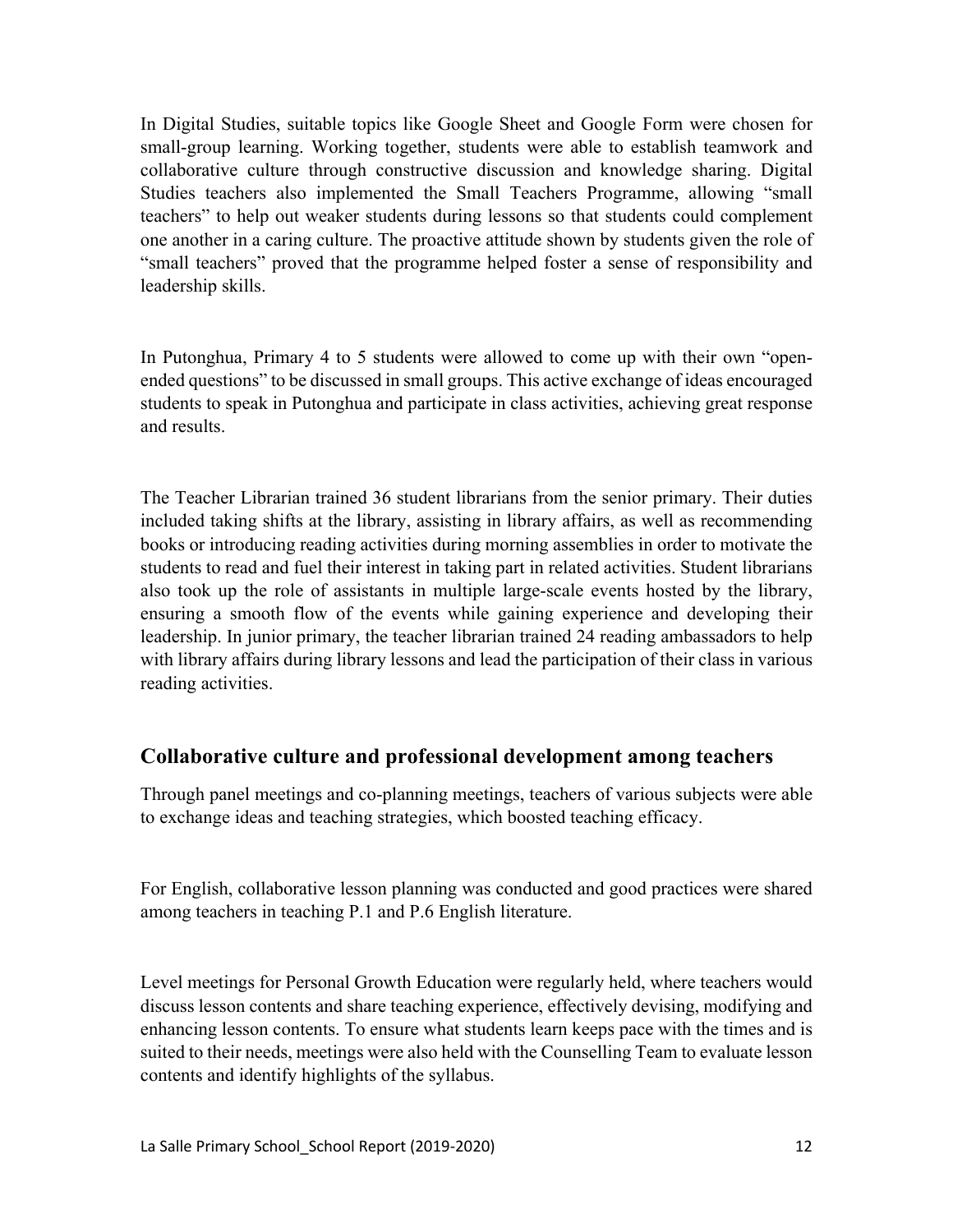In addition, every subject strived to enhance teachers' expertise and teaching efficacy through various workshops. For example, the workshop about "Using Computer Software and ClassVR in Teaching" held by Visual Arts successfully increased the confidence of teachers in making use of information technology to conduct lessons and raised their professional teaching quality.

In the new academic year, new textbooks will be used for General Studies, Science, Maths and Putonghua. The department heads contacted several publishers to arrange workshops for teachers to gain deeper insight into the new syllabus, taking their expertise to a new level.

For Putonghua teachers, a workshop was organised to prepare themselves for training students for the Speech Festival. Through analysing competition materials adopted in the Speech Festival, teachers were able to master speech techniques, which facilitated their professional development.

For Physical Education, different sports organisations were invited to provide co-teaching courses at school while experts were invited to hold workshops. These did not only allow teachers to gain in-depth understanding of new teaching trends, but also augmented their teaching quality and professional level.

With the joint effort of the Counselling Team and Student Support Team, a workshop about "Positive Communication between Teachers and Students" was held for all teachers in September. Teachers were able to learn to deal with student behavioural issues and conflicts with a positive mindset that would nourish their relationship with students, and at the same time boost class management efficacy.

When school was suspended due to COVID-19, video conferences and online workshops held by the School provided teachers with a useful guide to record voice-over PowerPoint and operational tips to conduct online lessons through Zoom, both of which greatly enhanced teaching efficacy, allowing students to participate in class while staying safely at home, achieving the outcome of "suspending classes without suspending learning".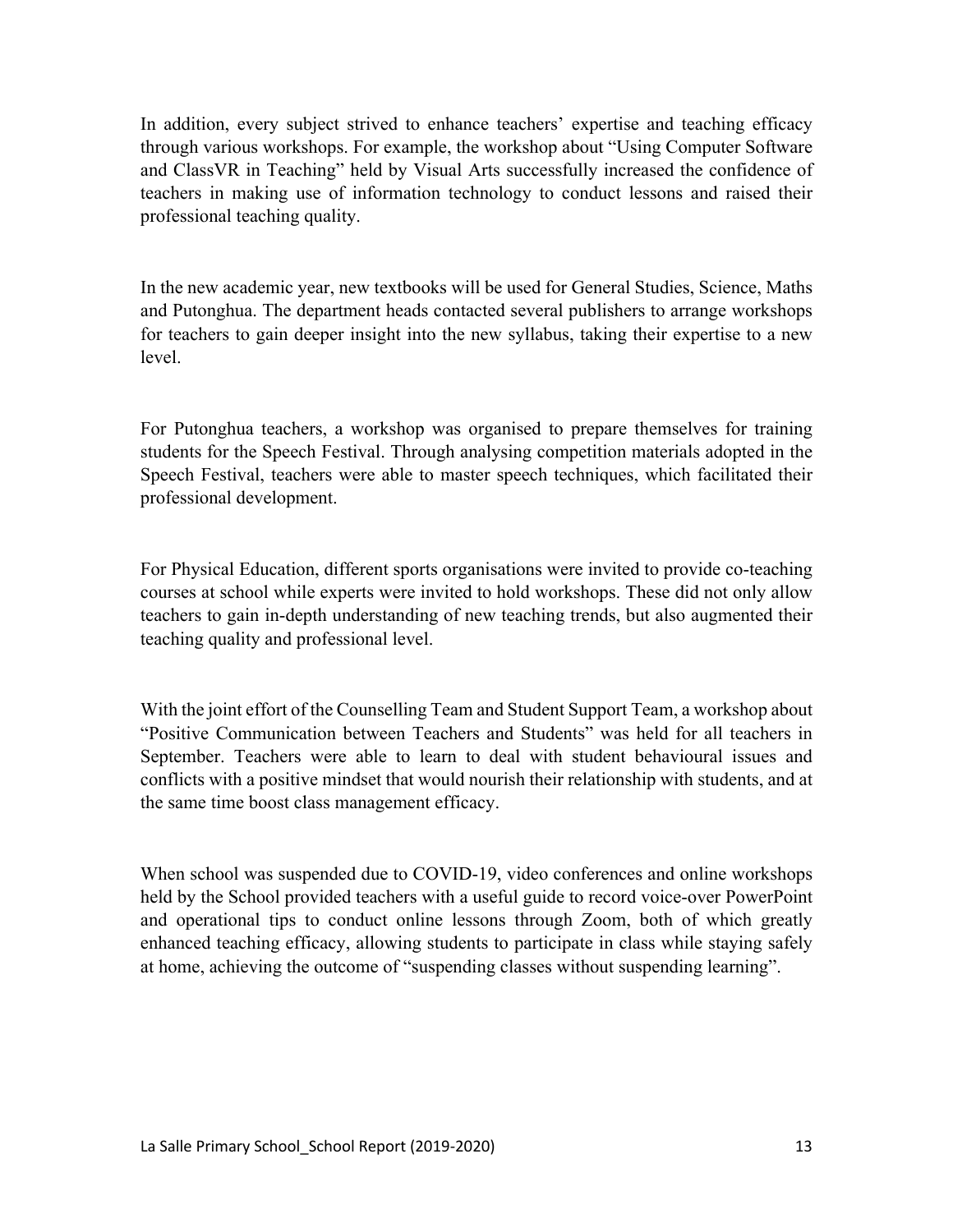## **Reflection**

### **Inquiry-based learning and collaborative culture among students**

For Chinese, students were required to submit audio files of their speaking exercises through the online platform for teachers to better understand their speaking performance so that feedback could be given accordingly during class, enhancing teaching efficacy. However, due to class suspension, students were not able to evaluate one another as planned. It is hoped that peer evaluation can be arranged in the coming year so as to develop students' ability to assess and give feedback.

Mathematics teachers agreed that group exploration activities help build a collaborative culture, but projects take up more teaching time. With that in mind, teachers may replace projects with problem solving activities for the coming year.

For Physical Education, training camps and offshore tours were not possible this year due to COVID-19. In the coming year, both will be proactively organised in order to widen students' horizons.

With a strong sense of belonging, most student librarians showed passion in their service and led others well during reading activities. A satisfactory performance was also evident among reading ambassadors, who actively carried out their duties to help the junior schoolmates use library services effectively. In this academic year, the Teacher Librarian was supposed to co-operate with Science and General Studies to arrange a book display, which turned out to be impossible in view of class suspension. It is hoped that the book display can be arranged in the coming year.

## **Collaborative culture and professional development among teachers**

Most teachers agreed that teaching efficacy was enhanced through co-planning meetings among teachers. For English, teachers agreed that teaching effectiveness in Primary 1 and Primary 6 Literature lessons was enhanced through collaborative lesson planning.

For Mathematics, collaborative lesson preparation for the use of Kahoot! and Plickers, along with workshops and new teaching material selection, contributed to the enhancement of professional development and collaborative culture among teachers.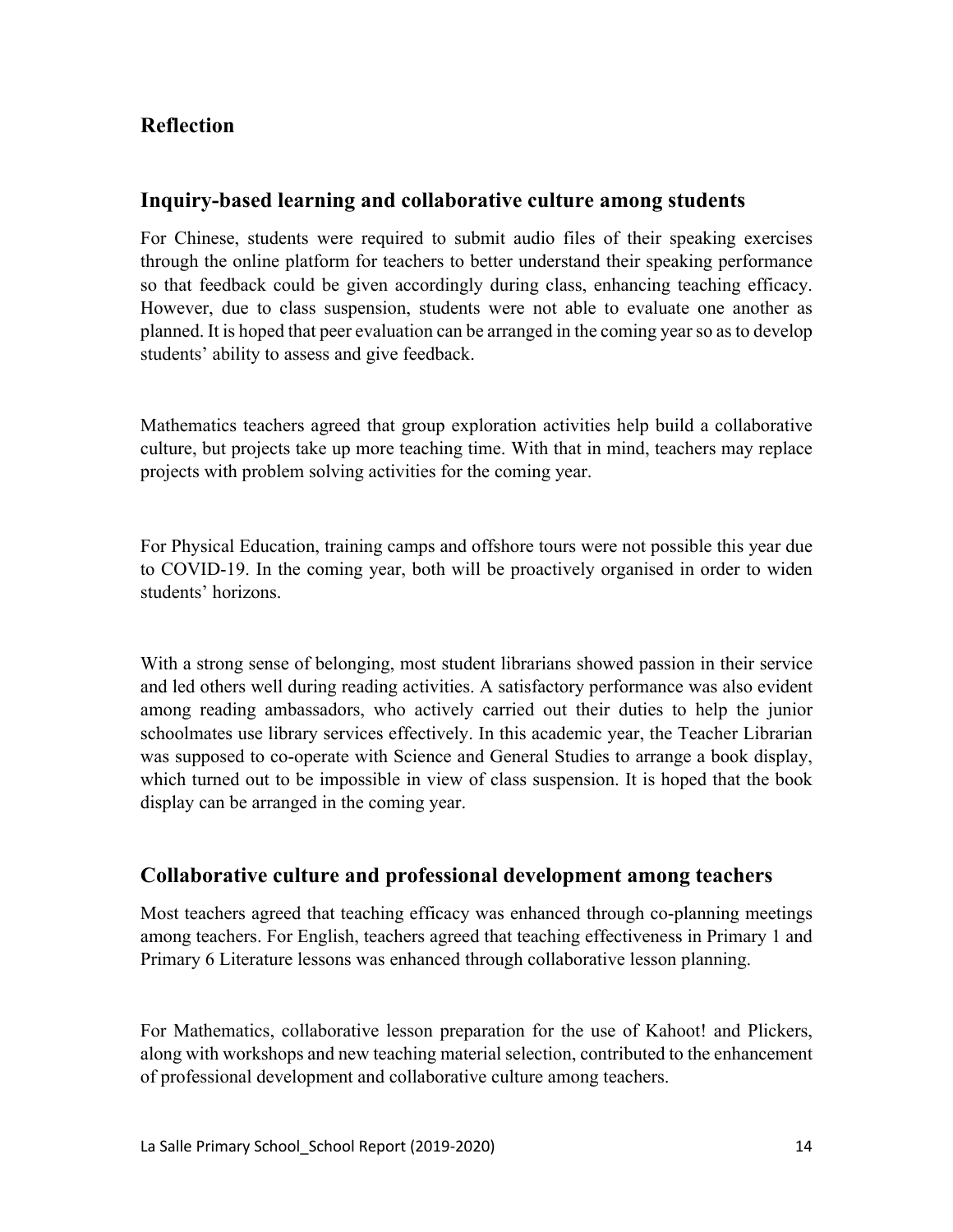The Chinese Department is considering inviting teachers to share their assignment-marking and question-setting techniques in panel meetings in the hopes of fostering the culture of mutual learning, thus raising teaching efficacy.

Due to class suspension, video conferences and other communications software were used to conduct collaborative lesson preparation and meetings across all subjects. Designated teaching materials and worksheets were also distributed via online channels. In the event that class suspension abruptly happens again, teachers are believed to be able to discuss teaching-related affairs by means of information technology.

With the introduction of the new Science, General Studies and Putonghua textbooks, more co-planning sessions are expected to be held in the next academic year.

Most teachers found the workshops arranged by the Discipline and Counselling Teams useful in promoting professional communication among teachers. To ensure that the workshops are practical, it has been suggested to arrange workshops 2 to 3 months after the start of school term so that the School has enough preparation time to select workshop themes according to the needs of students from respective years.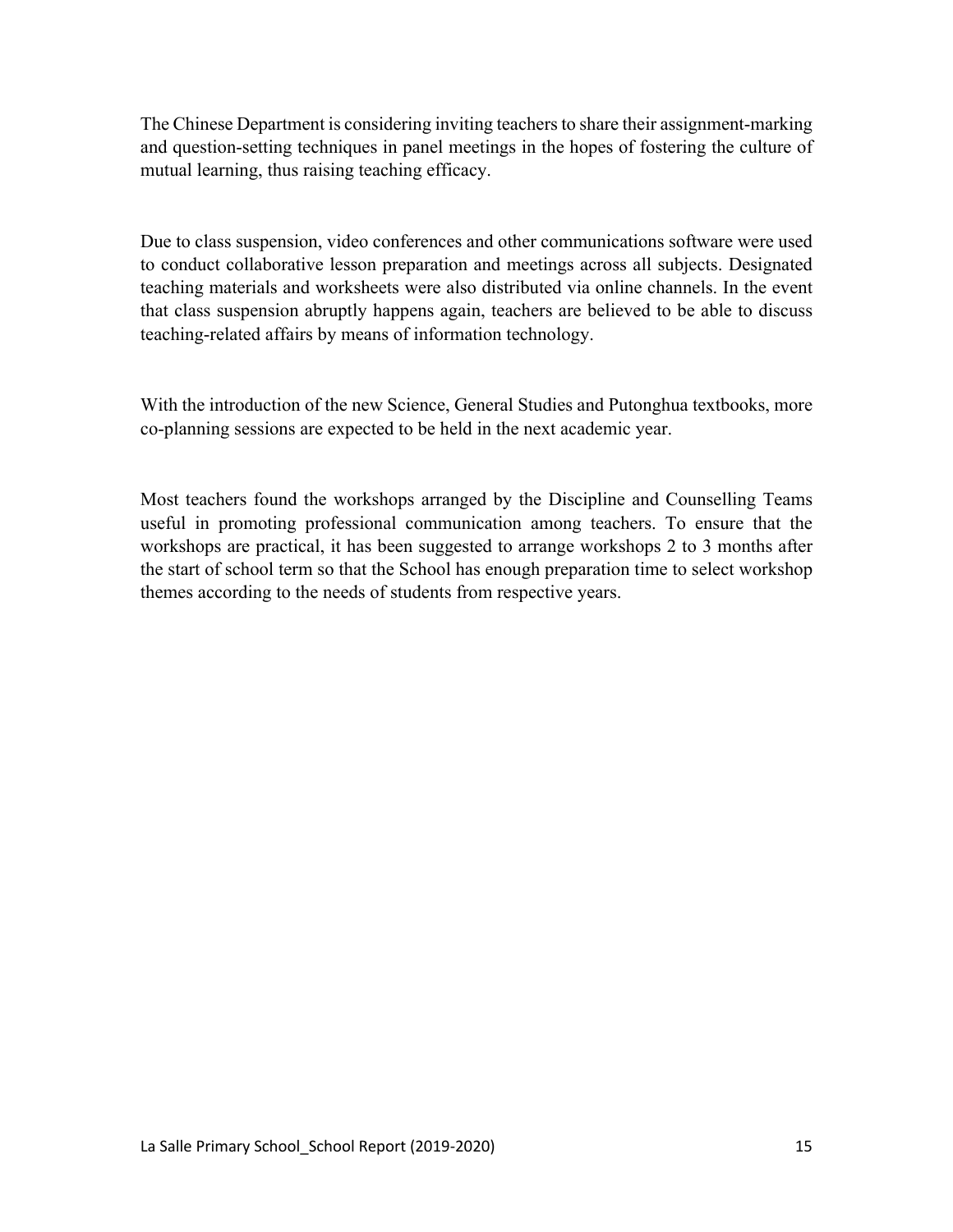## **Major Concern 3: To nurture our boys to become 'bona fide' Lasallians**

## **Achievements**

In order to nurture our students to become "bona fide" Lasallians, school-based learning programmes were organised, putting emphasis on good manners.

#### **Setting up classroom rules**

To develop students' initiative and self-discipline, classroom rules, established with input from both teachers and students based on mutual trust and respect, were posted in the classrooms at the beginning of the school year.

#### **Good Student Award Scheme**

The theme of the Good Student Award Scheme was 'Responsibility'. Students were given chops by teachers whenever they demonstrated a sense of responsibility. In Stage 1, the champion of each class was presented a certificate by the Principal during the Morning Assembly. Besides, thirty-six outstanding students chosen by their class teachers were awarded the 'Principal's Commendation' in recognition of their strong sense of responsibility.

Although there had been disruptions due to the social incidents and the COVID-19 epidemic, most teachers agreed that the Good Student Award Scheme had effectively enhanced the students' sense of responsibility and strengthened their positive behaviour. In addition, the 'Good Student Award Scheme' increased the students' learning motivation. It encouraged students to be responsible and complete their tasks as best they could.

#### **Big Brother Scheme**

To nurture P.6 students' care for others and to help P.1 students to adapt to primary school life, the 'Big Brother Scheme', consisting of two stages, was launched by the Counselling and Discipline Teams.

In the first stage, the 'Happy to Make Friends' activity was run in September. All P.1 and P.6 students learnt how to cooperate with each other while playing interactive games in the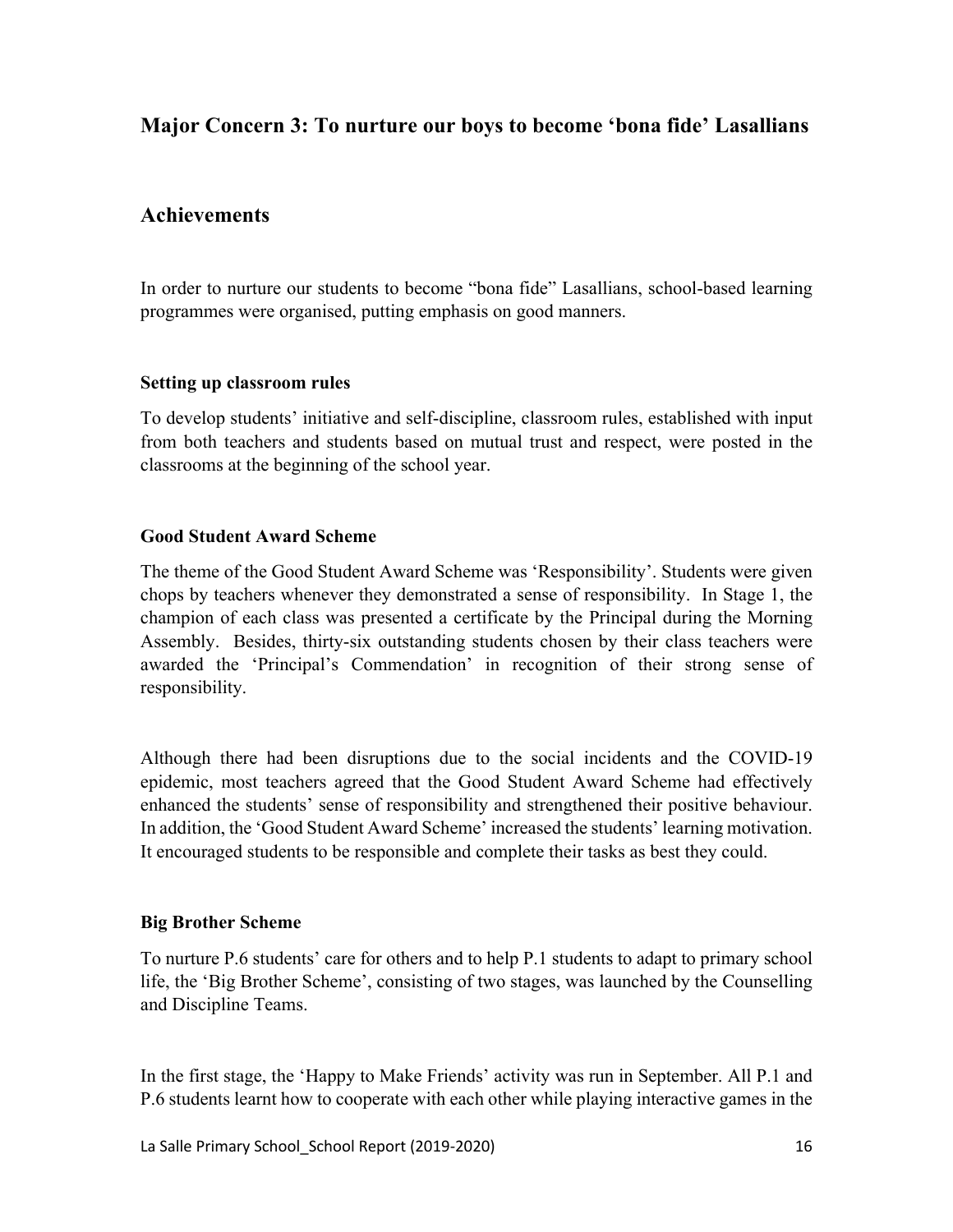Hall. The P.6 students shouldered their responsibility as senior boys and helped take care of the junior boys. The majority of P.1 students could feel the love and care from the senior boys.

In the second stage, eighteen P.6 students enrolled in the scheme. Each of them was paired up with a P.1 buddy requiring assistance in adjusting to the primary school routine. Six sessions, including a briefing, an ice breaking activity and training sessions, were held in November, December and January. For the ice breaking activity, the P.1 students coloured Christmas cards in and gave them to their P.6 buddies. All participants were arranged to join game room activities in December and January during recess to strengthen their bonds.

#### **Service learning**

Service learning was introduced with the aim of instilling civic responsibility, love and care virtues into students.

Despite the cancellation of most of the training and service sessions due to the social incidents and Covid-19 epidemic, six classes, namely P.5A, B and C and P.3A, B and C completed all training sessions and four of them subsequently rendered service, the three P.5 classes to the physically disabled at school and a P.3 class (P.3A) to an elderly home.

The physically disabled and the elderly could experience the love and care shown by the students. They had a great time interacting and playing interactive games with our students. They all appreciated and praised our students' performances.

The teachers and social workers noticed that most students became more caring after serving the needy. They learnt that happiness could not be taken for granted. Students' experiences in service learning also helped them to develop empathy for others.

#### **Reflection**

#### **Setting up classroom rules**

A comprehensive and viable reward and punishment system based on the classroom rules is recommended to remind and encourage students to be self-disciplined at all times.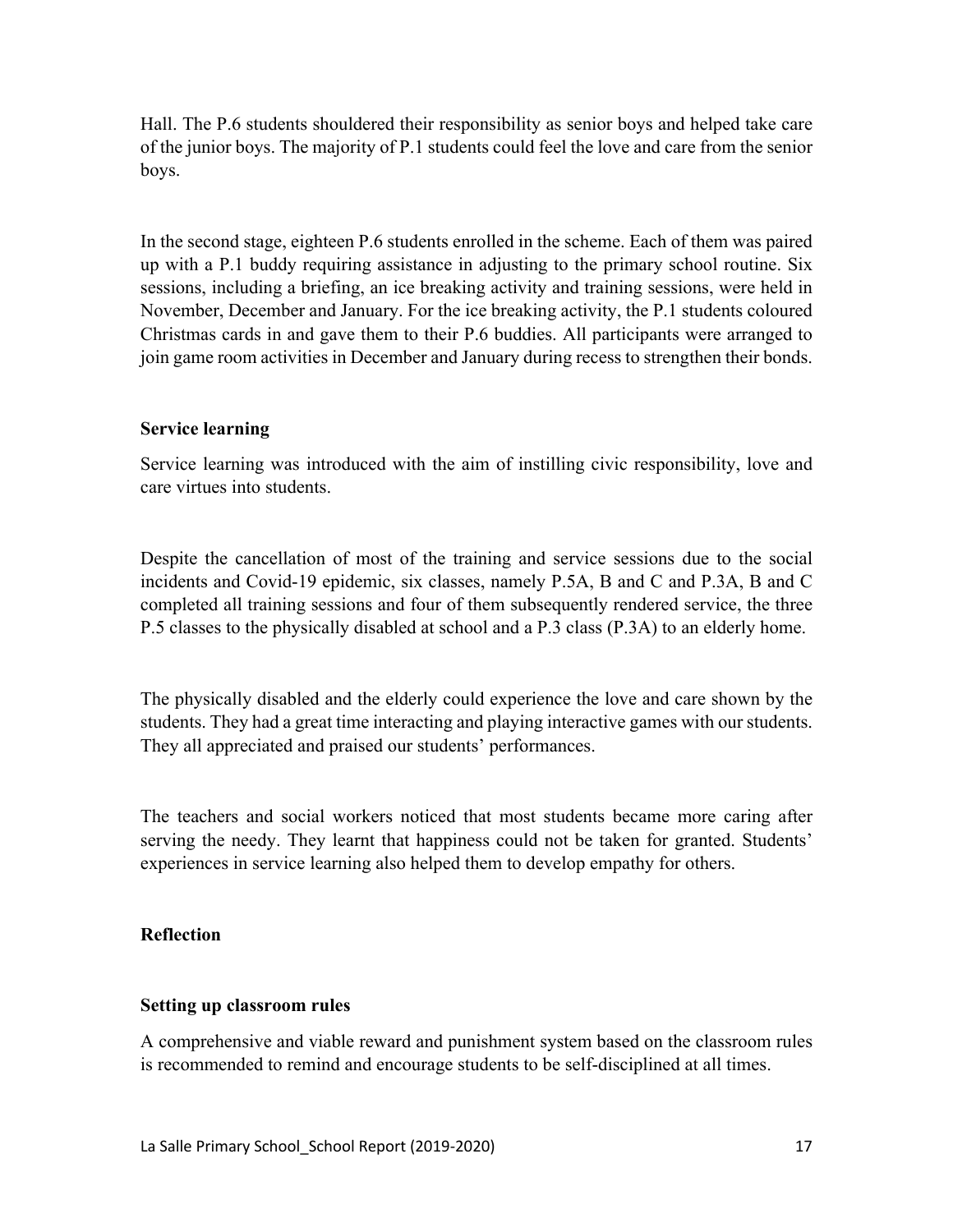#### **Good Student Award Scheme**

Due to class suspension caused by COVID-19, Stage 2 was cancelled, and Stage 3 shortened. Since the Good Student Award Scheme is effective in strengthening students' positive behaviour, it will continue to run in the coming year with a different theme.

#### **Big Brother Scheme**

Interaction between the P.1 and P.6 students was very much reduced because of the class suspension from February to June and to some extent, the effectiveness of the scheme was affected. As the Big Brother Scheme promotes the caring culture in the school, helps the P.1 students to adapt smoothly to their primary school life and improves the P.6 students' communication skills and sense of responsibility, it will continue to implement in the coming year. However, more thorough planning in the ways of implementation is necessary in response to the pandemic situation.

#### **Service learning**

Service learning is certainly an effective way to nurture students to become "bona fide" Lasallians. To broaden students' experiences in service learning, different service targets can be arranged and more interactive time between the students and the service targets is recommended.

To encourage students' reflections about service learning, time for debriefing after the service can be increased. Explanatory notes about service learning training and debriefing sessions can be provided for students in case of any cancellation of activities due to unexpected circumstances.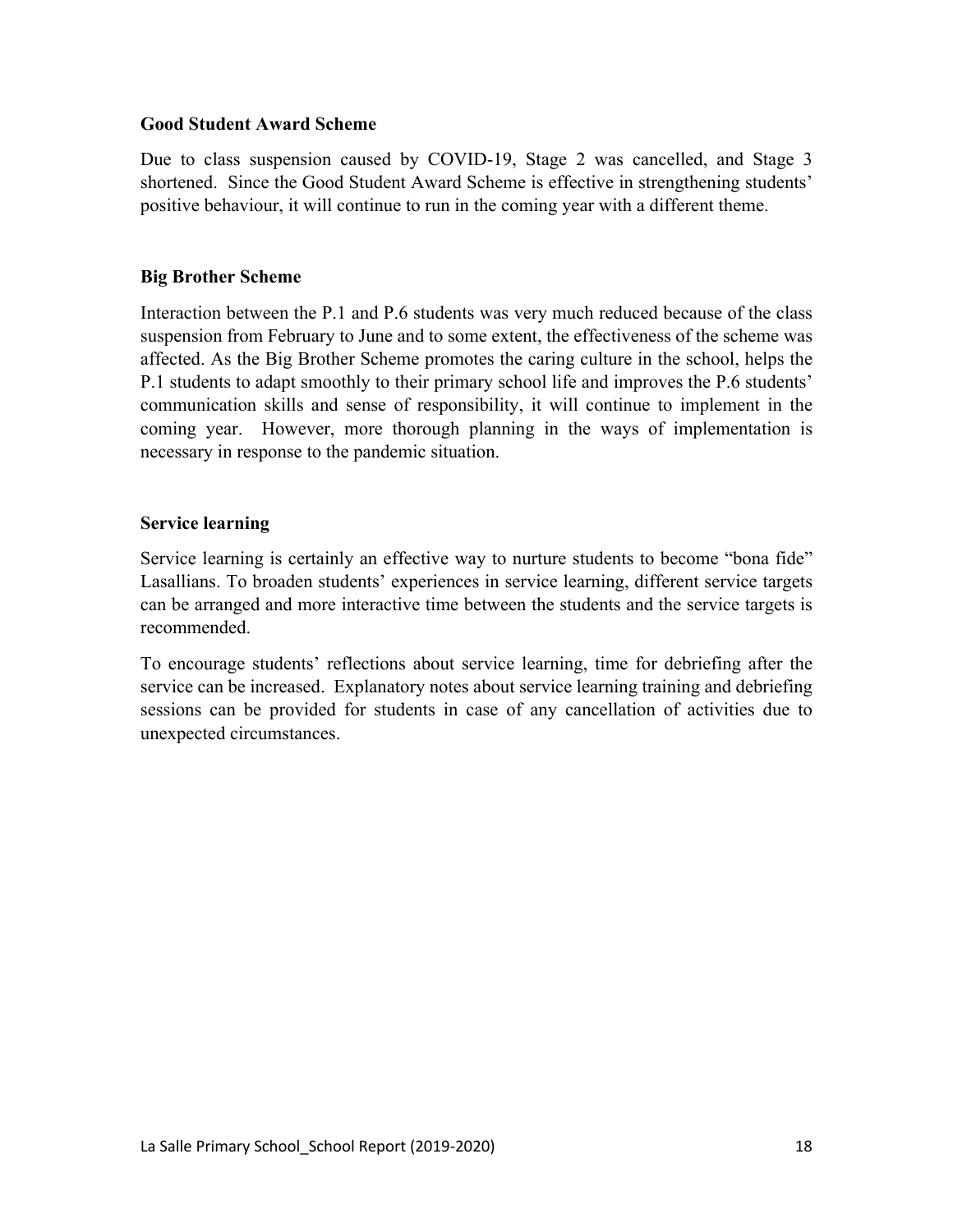# **Our Learning and Teaching**

## **Moral and Civic Education**

La Salle Primary School places heavy emphasis on moral and civic education. In addition to appropriately infiltrating relevant elements into various learning areas, it also compiles growth lessons for students at all levels, cultivates students' positive values and attitudes, and uses life-oriented themes to systematically train students to have good personal moral values and cultivate national identity.

The School not only adopts a number of permanent programs, including the "Good Student Award Program" and "Big Brother Program", but also uses a diversified service team to cultivate students' sentiments of caring for themselves and serving others.

In addition, the School organised activities such as "Mid-Autumn Festival Activities", "National Day Flag Raising Ceremony", "Hong Kong Return to the Motherland Flag Raising Ceremony", etc., which not only deepened students' understanding of traditional Chinese festivals and the knowledge of Chinese culture, but also increase students' chances of getting to know the motherland, thereby enhancing the national identity and sense of belonging to the motherland.

This school year, the School continued to carry out service learning and historical relic walking education activities, so that students could have better understanding of Lasallian spirituality and experience the spirit of faith and zeal.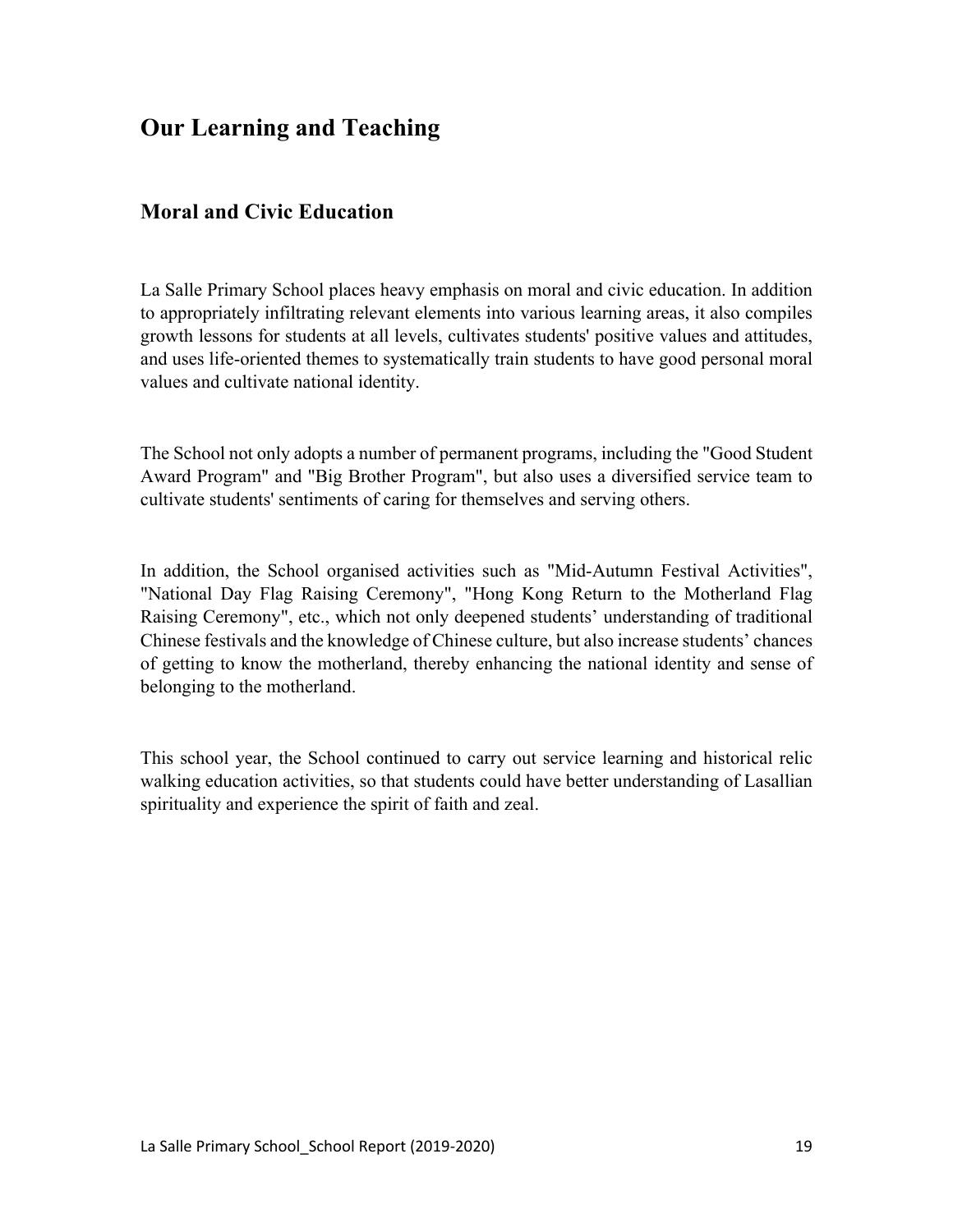## **Reading to Learn**

With the theme "Reading to Learn", our School Library and the Reading Corner rolled out a series of activities to encourage students to read more and cultivate a reading atmosphere in the campus.

The School Library collaborated with other teams and subject departments to bring an array of interesting ways to promote reading for all. They included a variety of mini thematic book fairs, storytelling sessions, Student Librarians' books sharing, as well as other entertaining activities such as Lantern Riddle Games in Mid-Autumn Festival Activity, STREAM CORNER and Year of the Rat's Reading Activity. All the activities were organised successfully with different subject departments, Student Librarians, Reading Ambassadors and parent helpers.

We believe that reading is beyond boundaries. The School Library made good use of the Self-learning Zone during class suspension to promote quality reading materials in electronic format and the use of technology in enhancing students' reading experience. Students can enjoy both Chinese and English e-books for free reading anywhere at any time. After the class resumption, the Teacher Librarian carried out follow-up activities during the Free Reading lessons. For instance, interactive storytelling sessions of "Charlie IX & DoDoMo" enabled students to discover the incredible benefits of reading in an interesting and exciting way.

This year, our Teacher Librarian received the "2019 Excellent Achievement – Certificate of Merit" in the Teacher Librarian Excellent Achievement Award 2019 organised by the International Association of School Librarianship and the Hong Kong Teacher Librarian' Association. Moreover, the STREAM CORNER which was set up by the Teacher Librarian and Counselling Team received the "Merit Prize" in the "Reading-Sharing" Programme 2019-2020 organised by SHKP Reading Club.

Since reading is a key to unlock wisdom, the Teacher Librarian will continue to arouse students' interest in reading and foster the reading culture around our campus. We promise that more is yet to come to bring our students more out-of-the-box library experience.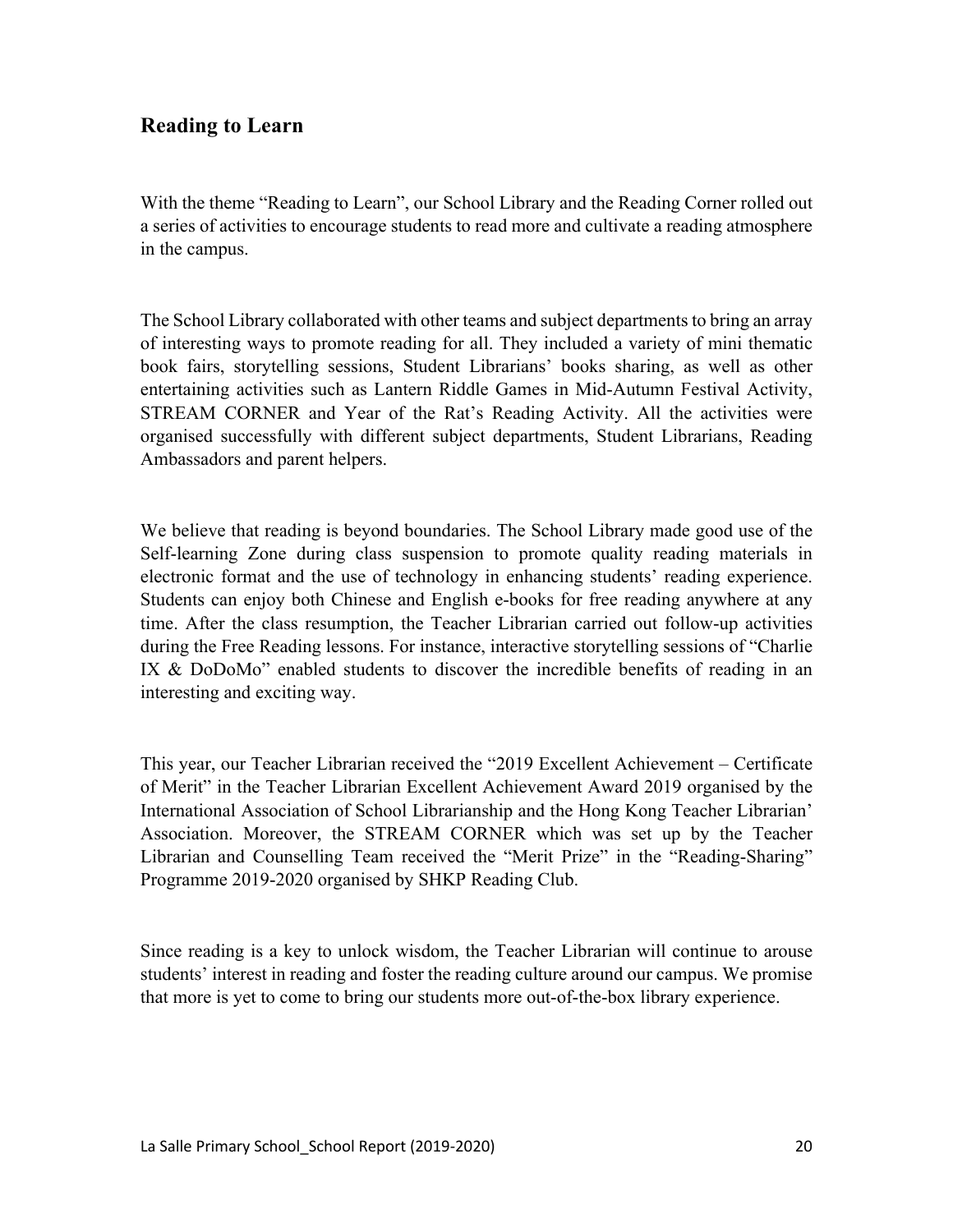## **Project Learning**

Project Learning is an effective learning strategy which helps promote self-directed learning as well as self-reflection among students. Project Learning enables students to construct knowledge, develop their generic skills as well as establish positive values and attitudes. It helps them connect knowledge, skills, values and attitudes through different activities which involve other Key Tasks, such as Reading to Learn and Information Technology for Interactive Learning. These activities are also conducive to students' development of moral and civic values. Due to the class suspension, the Science Project and IBL Week were cancelled. The General Studies Project topics for this school year are listed below:

- P1: Happy Campus Tour
- P2: Chinese Festivals in Hong Kong
- P3: Food and Drink Culture of Hong Kong
- P4:Changes in Hong Kong Bus Services (to understand citizens' opinions on the Apps developed by bus companies)
- P5:Life in Hong Kong (the management of solid waste in Hong Kong)
- P6: Chinese Medicine Vs Western Medicine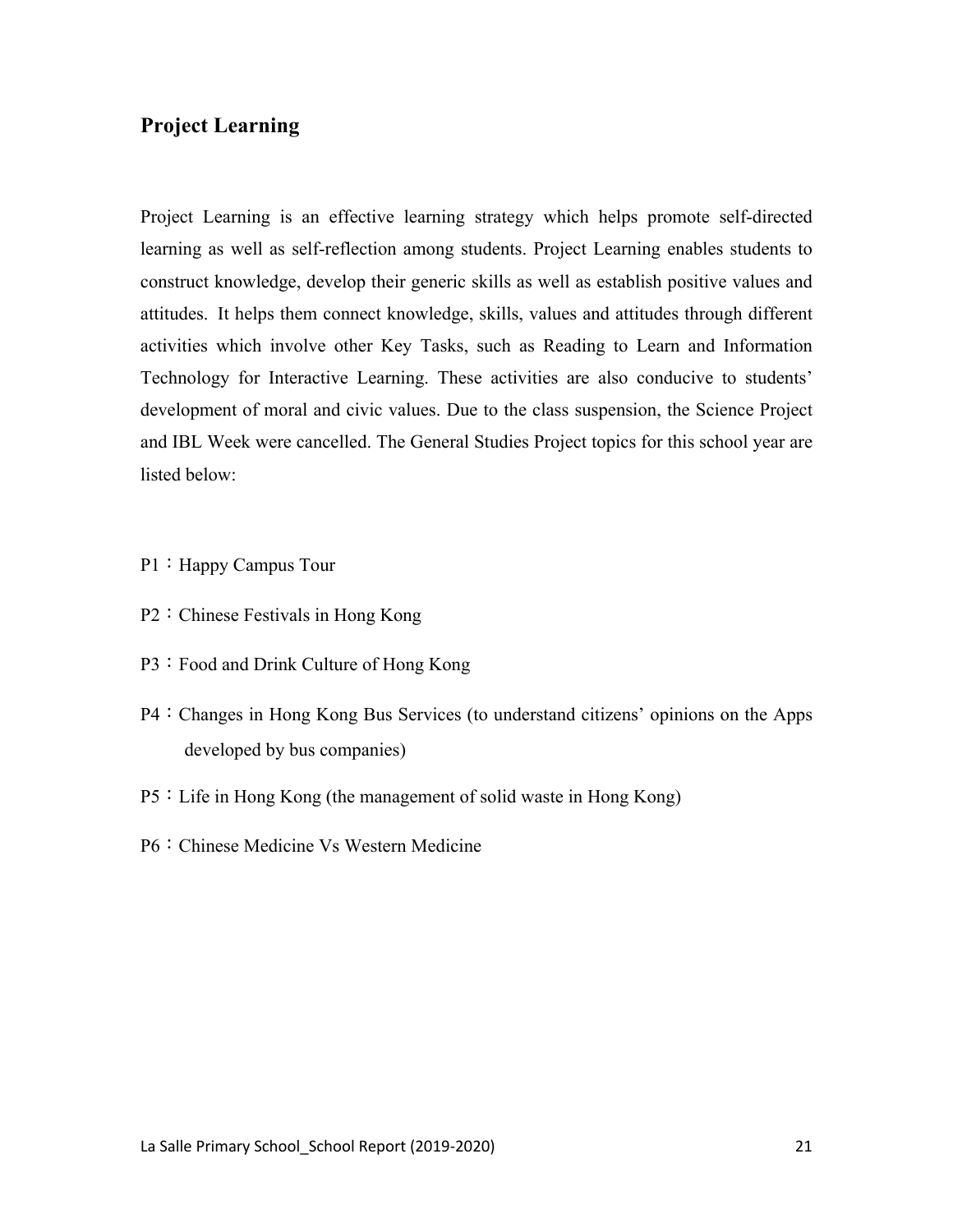## **Information Technology for Interactive Learning**

The School has two computer rooms (WOW Rm and Big Bang Room), equipped with 3D printers, 3D laser cutter, IoT devices and other electronic gadgets, aiming to introduce the latest technology to our students. All classrooms, special rooms and most of the open areas have Wi-Fi access, the School has provided teachers with iPad and Laptops to allow them to engage students in interactive learning experiences on campus.

Various e-platforms are employed to make teaching and learning interactive for both inside school and outside the School. We have adopted Google Suite to facilitate the eLearning process. Google classroom and Google Drive are used to distribute learning materials and assignments, allowing students to conduct online discussions and cooperative learning. This would increase mobility in learning and help develop students' self-directed learning ability. In addition, teachers would use various apps to teach and exchange professional experiences with other teachers, thereby enhancing teaching effectiveness.

Our STREAM education enables students to have a broader knowledge base. The School has turned STEM education to STREAM by adding two elements, "R" for Religious Knowledge and Reading and "A" for Visual Arts. Through the cooperation of various subjects, students can learn about science, technology, mechanics, mathematics, visual arts and spirituality. Teachers in our school continue to use the G suite platform to conduct "flipped classrooms". Students can use various IT tools to prepare for classes at home, explore the learning focus and have a better understanding of the learning content.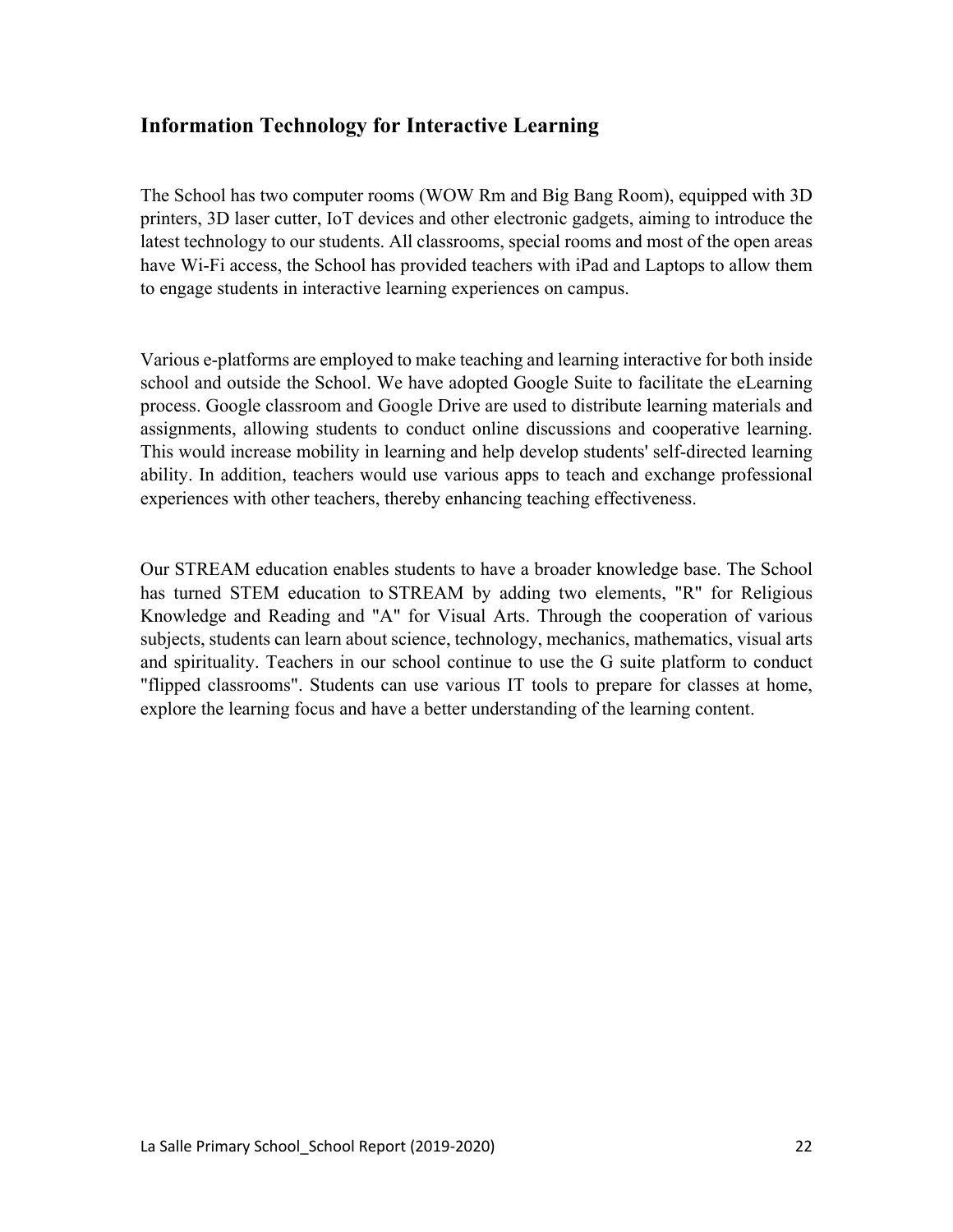# **Extracurricular Activities**

Our School provides students with a multi-intelligence learning activity which are held every Friday during the winter timetable. All students will be placed into general groups or selected groups based on the classification of multi-intelligence development, with the aim of tapping into their interests and expertise, giving students the opportunity to try and learn different extracurricular knowledge and skills.

The selected groups are mainly for students with strong or weaker abilities, including language, mathematics, information technology training and learning support programs. The School also has arrangements for the Cub Scouts and the Grasshopper Youth Club training on Saturdays.

The general groups are aimed at the development of students in Linguistic, Logical/Mathematics, Intra & Inter personal, Music, Spatial, Bodily-kinesthetic, Natural, and Creativity & Technology.

To assist the School to help students to achieve the aims of whole-person development, the Parent-Teacher Association of our school organises a wide range of interest classes for students to participate freely after school or on Saturdays. Students can make good use of their spare time to participate in multi-intelligence courses which enable them to develop the life-long learning capabilities.

However, most activities were cancelled due to the social events and the COVID-19 this year.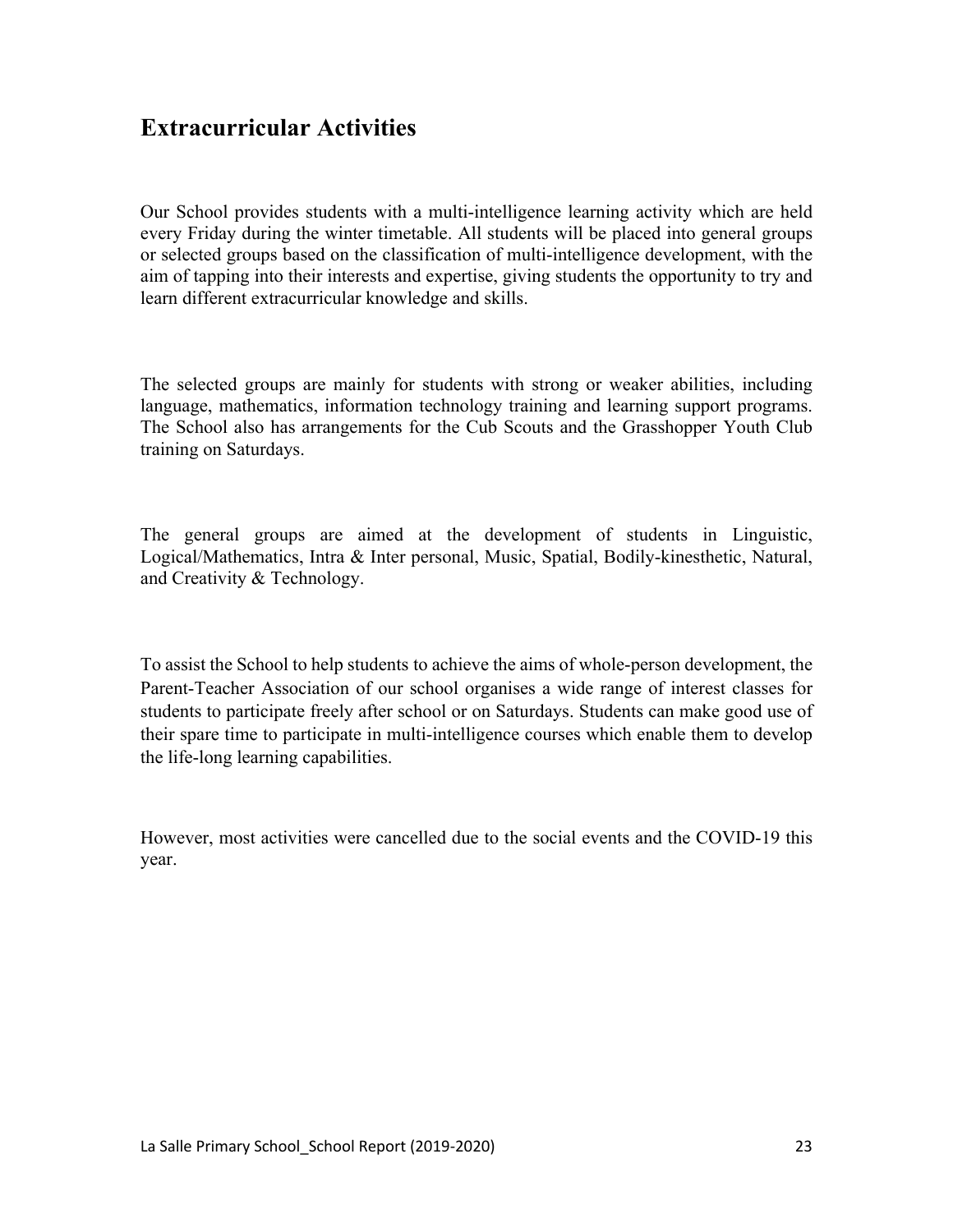## **Support for Student Development**

In catering for the developmental needs of students and student diversity, the School adopted the Comprehensive Student Guidance Service system and the Whole School Approach to Integrated Education.

To provide an accommodating learning environment for students with Special Educational Needs (SEN), a Student Support Team was formed and four teaching assistants were employed. We made efforts to ensure that students with SEN were identified at the earliest opportunities and provided timely supportive measures through deploying the Learning Support Grant and the additional SEN Support Teacher (SENST) provided by EDB strategically and effectively.

Professional assessment and training sessions were provided by our school-based Educational Psychologist and Speech Therapist. The Educational Psychologist also engaged in implementing and monitoring the policies on accommodation measures and crisis management.

The Counselling Team devised comprehensive and directional strategies and plans with a view to providing students with developmental, preventive and remedial services.

The School arranged workshops and talks for teachers and parents to enhance professional capacity of teachers in catering for students with SEN and promote parent-child communication as well as parenting skills.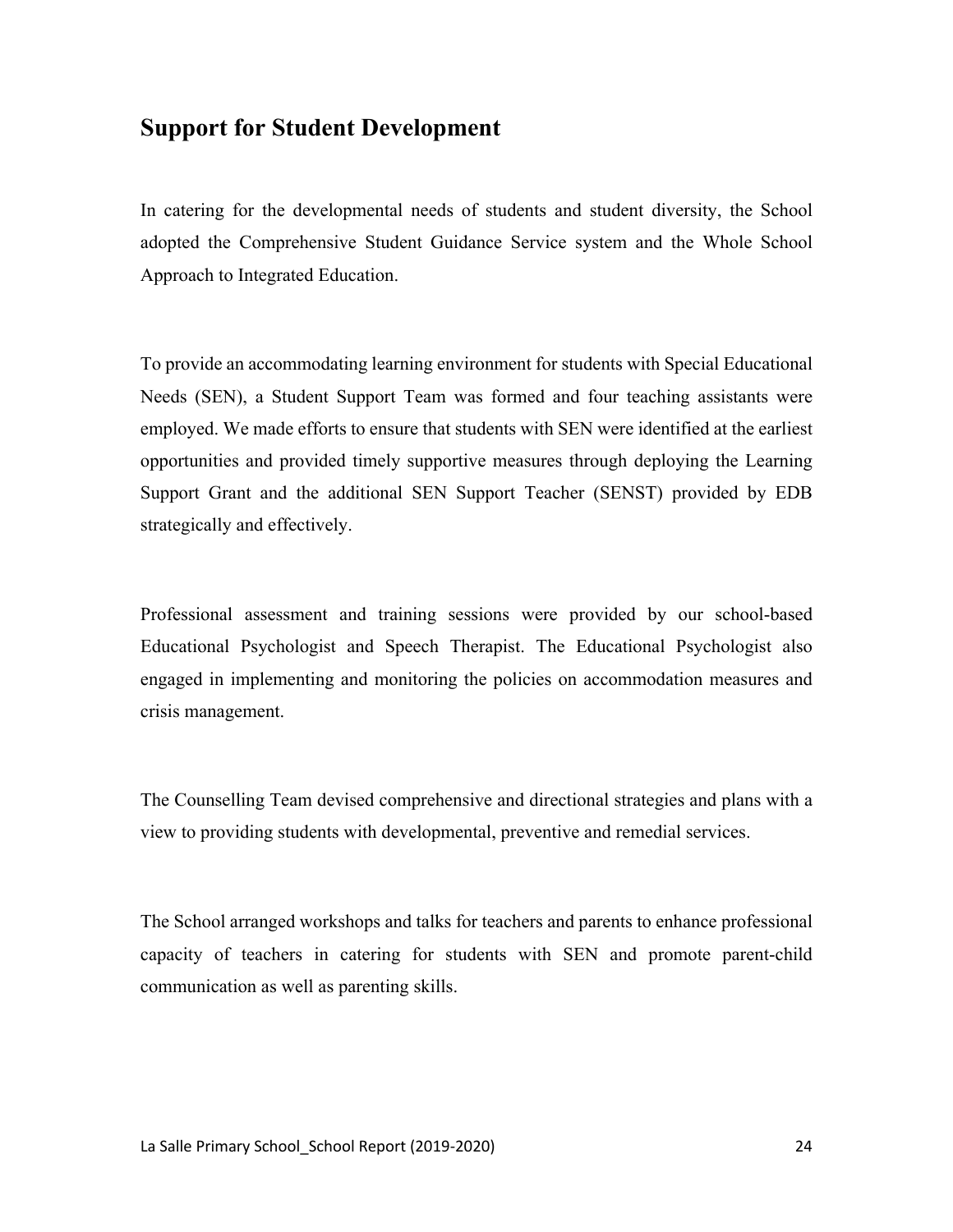#### **Support for Students**

- To help our P.1 students fit in at the new school as soon as possible, the Counselling and Discipline Team launched the 'Big Brother Scheme', consisting of two stages. The first stage was kick-started with the 'Happy to Make Friends' activity in September. All P.1 and P.6 students gathered at the school hall and played interactive games.
- In the second stage, 18 P.6 students enrolled in the Big Brother Scheme. Each of them paired up with one P.1 student who had shown difficulties in adapting to the new learning environment and were weak in self-management skills.
- During the 'Happy to Make Friends' activity, the P.6 and P.1 students cooperated and encouraged one other. The P.6 students also fulfilled their role as seniors and helped take care and guide the juniors. Besides, the majority of P.1 students agreed that this programme helped them fit into campus life quicker and they could also feel the love and care from the seniors. The P.6 students also improved their communication skills and their sense of responsibility. All in all, this activity effectively promoted the caring culture in the school and also helped the P.1 students adapt to their primary school life.
- The Counselling Team also ran the adaptation programme for the newly joined P.2 to P.5 students in September. All 12 new students participated in 5 gatherings. The activities in the gatherings helped them know more about the school routine. It also allowed them to have some personal chats with one another. The new students were all happy about the activities, and they all found the activities interesting and useful.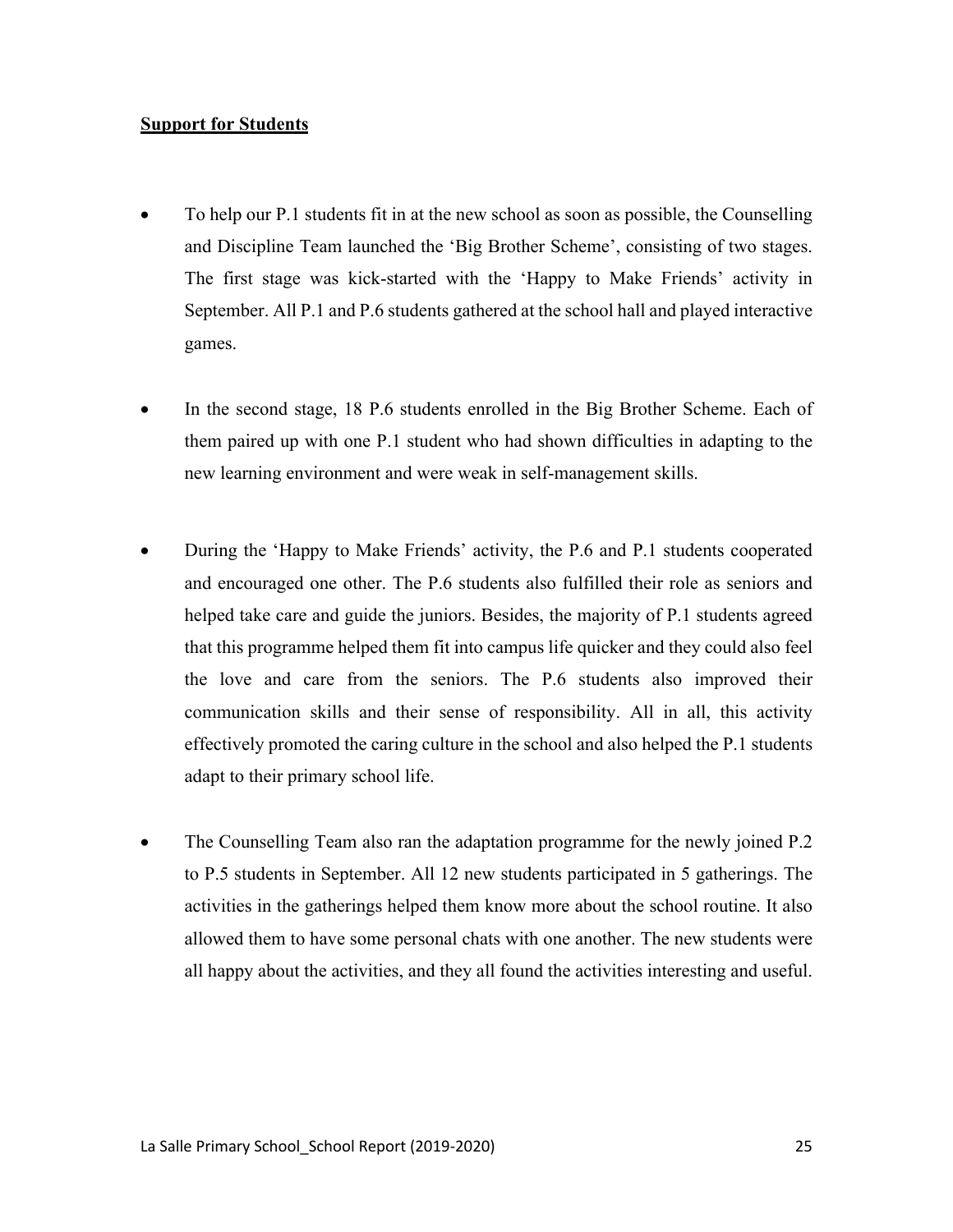- A talk on Social Integration (Get to know Guide Dogs) was held for P.1 and P.2 students on  $17<sup>th</sup>$  January 2020. Students were impressed by the guide dog and also learnt how to show their love and compassion for people around them.
- Three videos about promoting students' mental health during the pandemic were uploaded onto the Self-learning Zone on the School Website during class suspension.
- Two PowerPoint presentations were prepared for students during the school suspension. They provided useful tips on how to set up daily routine and stay positive, how to deal with their negative emotions and prepare for school resumption.
- The School provided support for 24 eligible students with financial difficulties through the Community Care Fund, School-based After-school Learning and Support Grant, Home-School Co-operation Grant and the Student Activities Support Grant.
- The School aimed at identifying students with Specific Learning Difficulties as early as possible through the "Early Identification and Intervention (EII) Programme for P.1 students with learning difficulties" and *"*Learning Achievement Measurement Kit (LAMK)". The EII programme was completed according to schedule while the LAMK assessment was cancelled due to class suspension*.*
- Teaching assistants were deployed to provide in-class support for students with severe learning needs.
- Six P.6 students were invited to be P.6 Little Tutors. They provided assistance to the teachers during the Chinese, English and Maths remedial classes for P.1 students.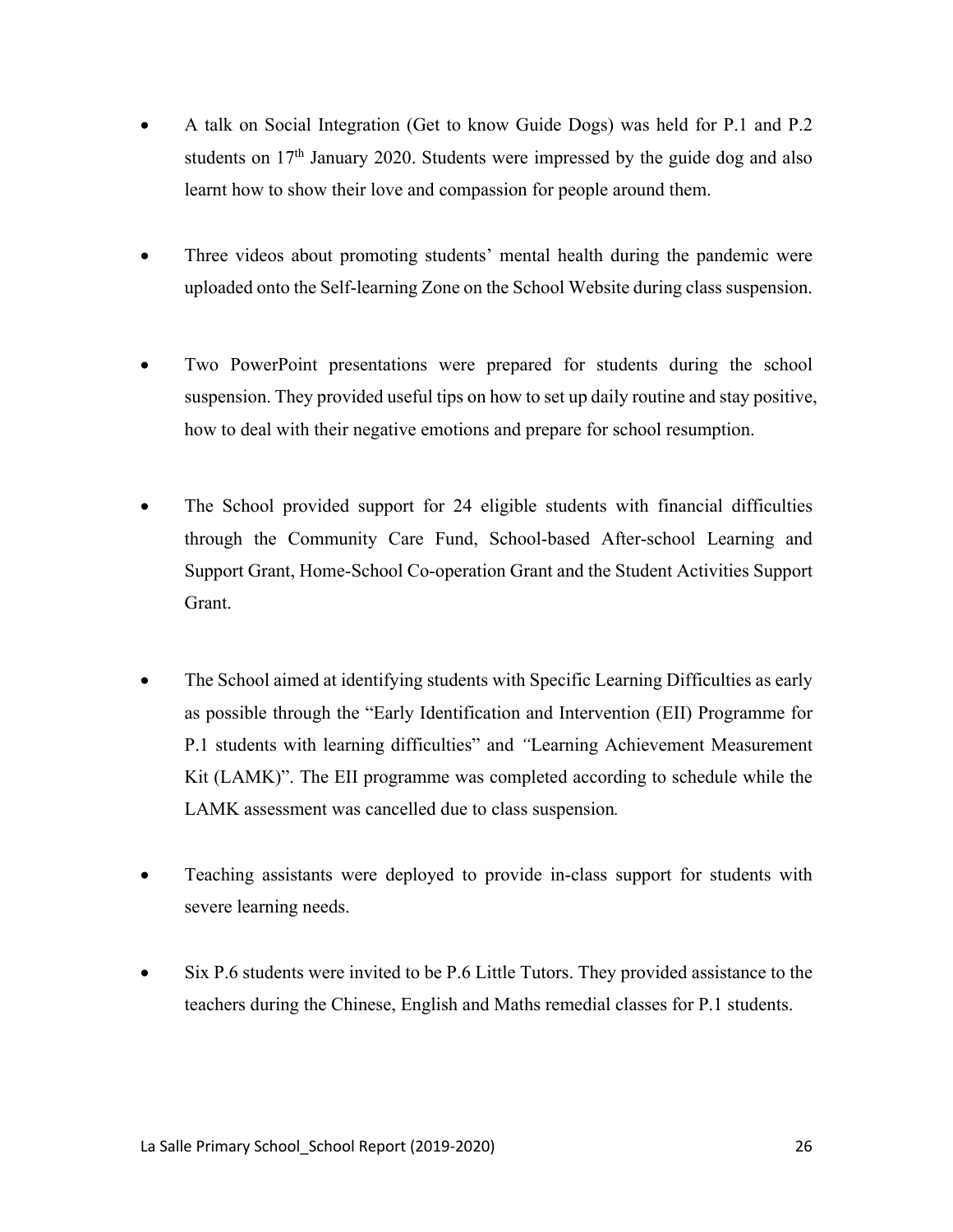- The School outsourced professional training classes for students with Autism Spectrum Disorder (ASD), Specific Learning Difficulties (SpLD) and Attention Disorder/Hyperactivity Disorder (ADHD).
- Juggling classes were provided for P.5-6 students with ADHD so as to exercise their patience and cooperation skills.
- After-school Homework Classes were provided for students who had difficulties in completing their homework on their own at home.
- The School joined JC A-Connect Programme organised by Jockey Club Autism Support Network. Social skill training was provided for students with ASD.
- Due to class suspension, all training classes, except JC A-Connect Programme, were cancelled in the second term.
- An online interactive reading and writing software designed by the Starwish Learning Platform was provided for all students so as to enhance their learning motivation and assist students with dyslexia in text-recognition and acquiring language skills.
- To enhance students' motor coordination and social skills, the targeted students were invited to join the recess activities such as playing multi-sensory games and board games under the guidance of the teaching assistants.
- The School had deployed clinical psychologist service for confirmed/suspected SEN students with emotional, mental or behavioural problems. Psychotherapy sessions were provided for students by a qualified clinical psychologist. Case conferences and evaluation meetings were held with SENCo, the School Social Worker, the Schoolbased Educational Psychologist, parents and teachers concerned.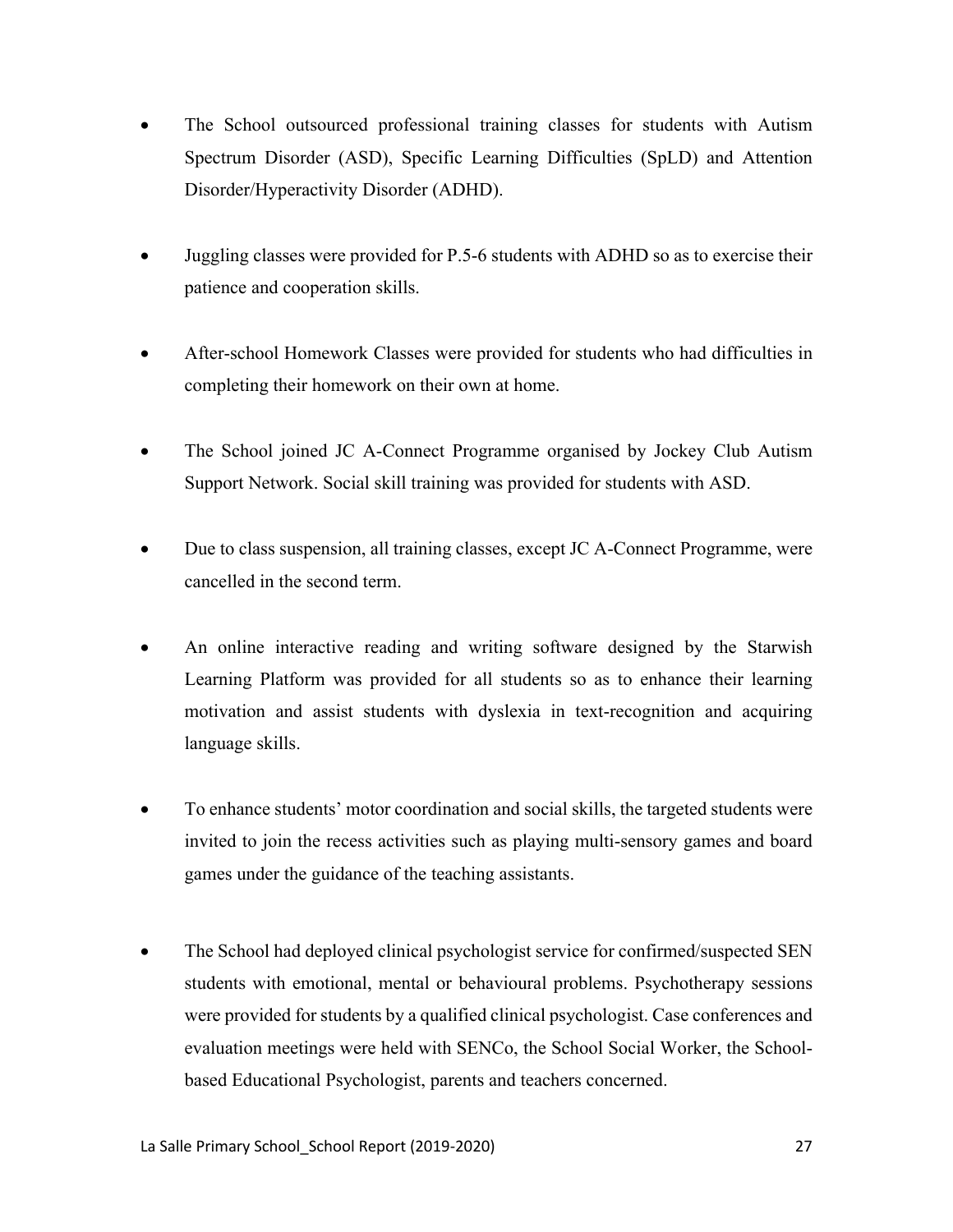- The School-based Educational Psychologist, Mr. Andy Lam, had 13 school visits this year. He joined all the meetings of Student Support Team, Crisis Management and Individualised Education Programme (IEP). Mr Lam was responsible for carrying out assessments with students who were suspected of having Specific Learning Difficulties. He involved in implementing the accommodation measures. He also worked jointly with the School Social Worker, providing training sessions for IEP students.
- The School outsourced the speech training service by using the Enhanced Speech Therapy Grant. A total of 203 training hours were provided for students with speech impairment this year.
- A co-planning lesson between the speech therapist and all P.3 Chinese teachers was planned to be held in late January. The objective of the lesson was to enhance students' communication skills in group discussion. It was cancelled due to class suspension.
- A talk on how to handle stress was planned for P.5 students before their Internal Assessment, but it was cancelled due to class suspension.
- To enhance the social skills of our students, Speech Therapists planned to provide booth games for P.1 students during recess in the second term. They were cancelled due to class suspension.

#### **Support for Teachers**

• Teachers had to deal with students' challenging behaviour every day. In order to build mutual respect and strengthen teachers' classroom management skills, the Counselling Team and the Student Support Team worked together and held a workshop 'Positive Discipline' in September for all teaching staff.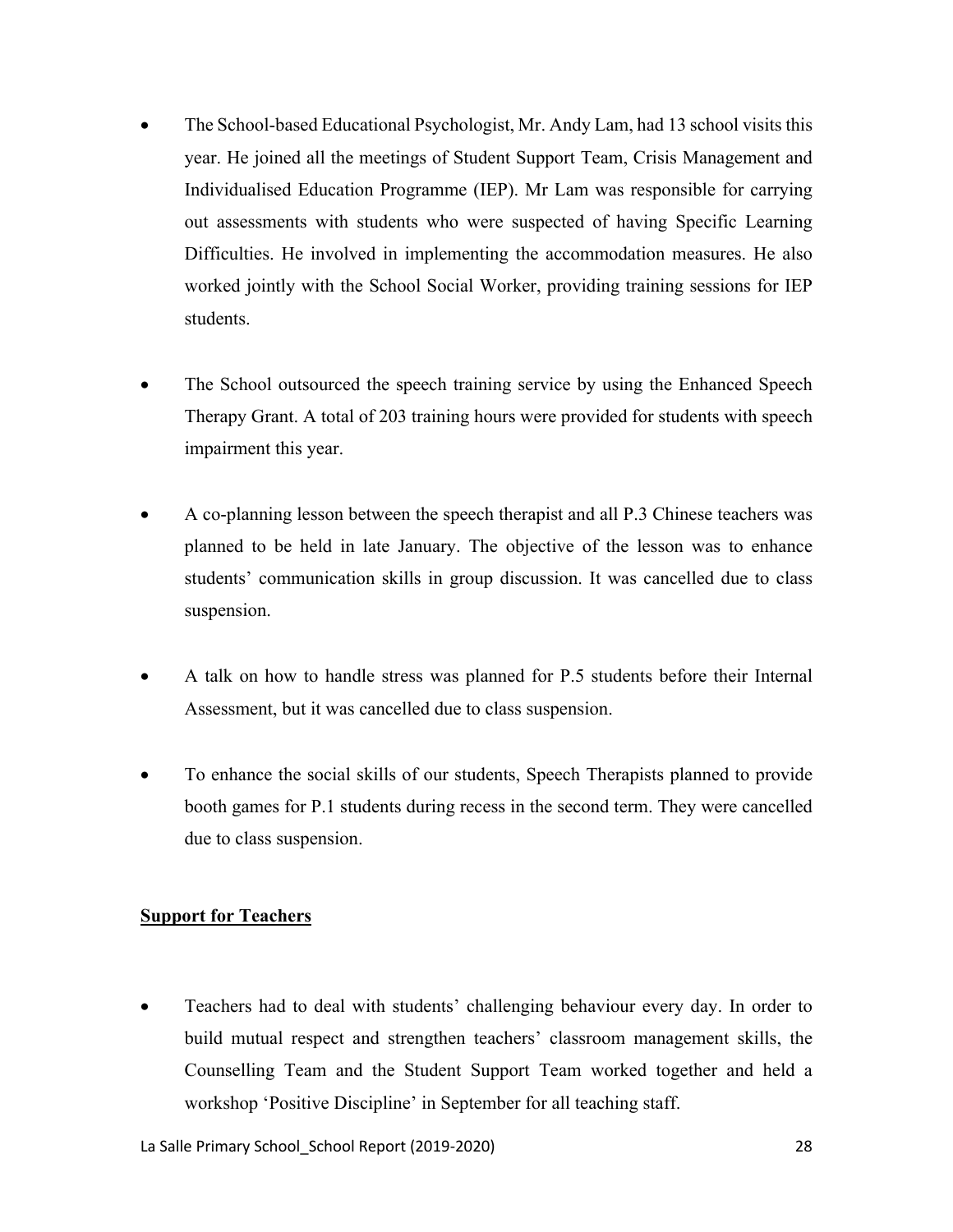- The speaker encouraged teachers to use positive reinforcement to solve students' problems and conflicts, which as a result improved the student-teacher relationship and also boosted the effectiveness of classroom management. The majority of the teaching staff commented that this workshop helped strengthen their professional communication skills.
- A briefing session on how to make referrals for students who were suspected of having speech problems was provided by Speech Therapist for all new teachers in October.
- One teacher attended the "Thematic Course on Supporting Students with SEN Cognition and Learning Needs", and another one attended the "Professional Development Programme for Mental Health Promotion at Schools and Supporting Students with Mental Health Needs".
- The number of teachers who had completed the BAT courses on catering students with SEN:

|           |         | No. or % of teachers who had completed |             | No. $\& \frac{9}{6}$ of teachers who |  |
|-----------|---------|----------------------------------------|-------------|--------------------------------------|--|
| Total no. |         |                                        |             | had completed structured             |  |
| of        | Basic   | Advanced                               | Thematic    | training on special                  |  |
| teachers  | Courses | Courses                                | Courses     | education for at least 30            |  |
|           |         |                                        |             | hours                                |  |
| 68        | 21%     | 9 teachers                             | 17 teachers | 24 (35%)                             |  |

#### **Support for Parents**

• A talk on "Speak Well and Write Well & Experience Sharing for P.1 Adjustment" was held on 8<sup>th</sup> November 2019. It was jointly organised by the Student Support Team, the Counselling Team and the Parent-Teacher Association.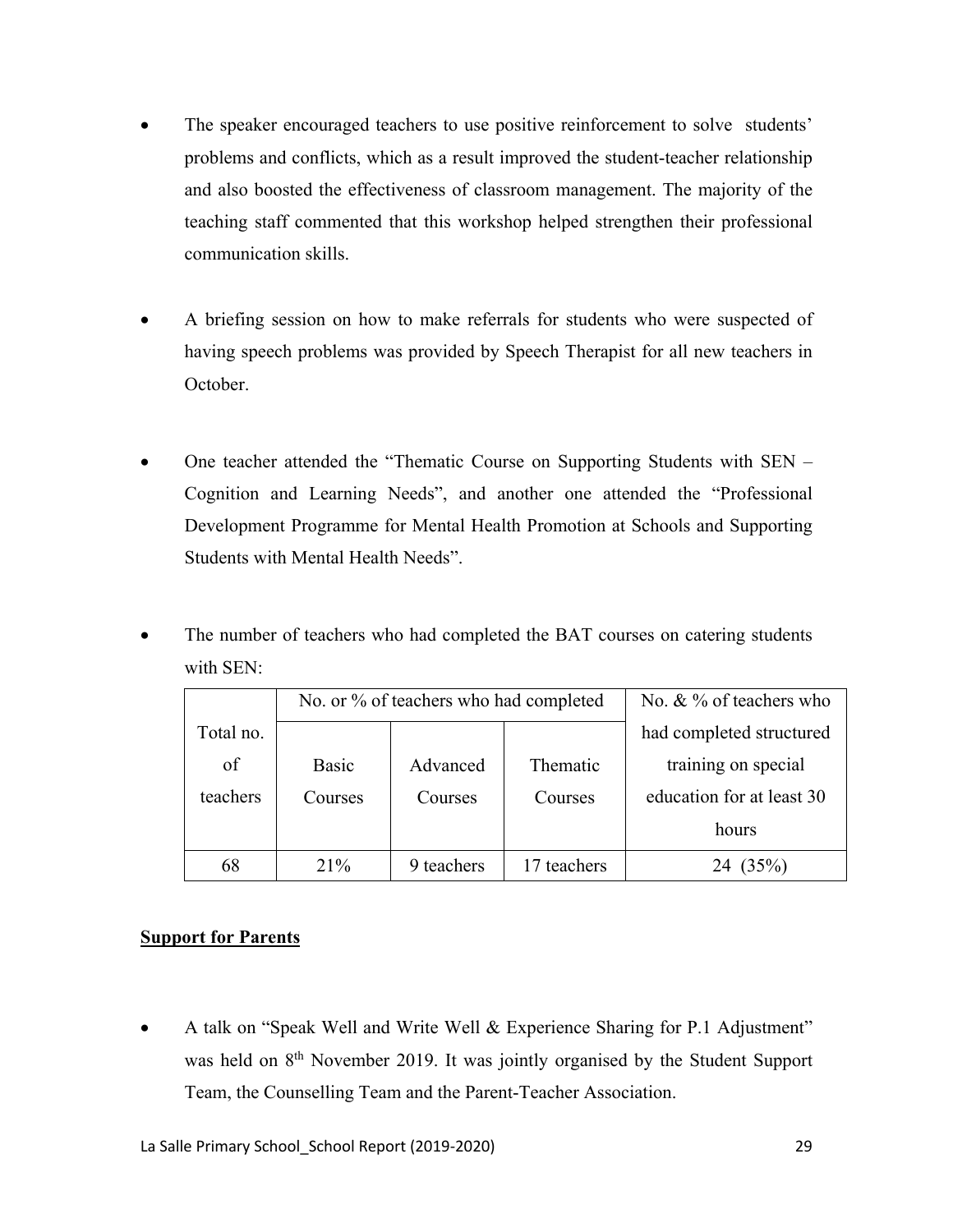- The activity was started with the talk delivered by Ms Ceci Lee, the School Speech Therapist and followed by a sharing session conducted by the P.2-6 parents for P.1 parents. The parents not only learnt how to effectively help their children build up their writing skills, but the P.1 parents also learnt how to help their children fit in at the new learning environment.
- A PowerPoint presentation on Secondary School Places Allocation (SSPA) was sent to all P.6 parents sharing information about how to make their secondary school choices.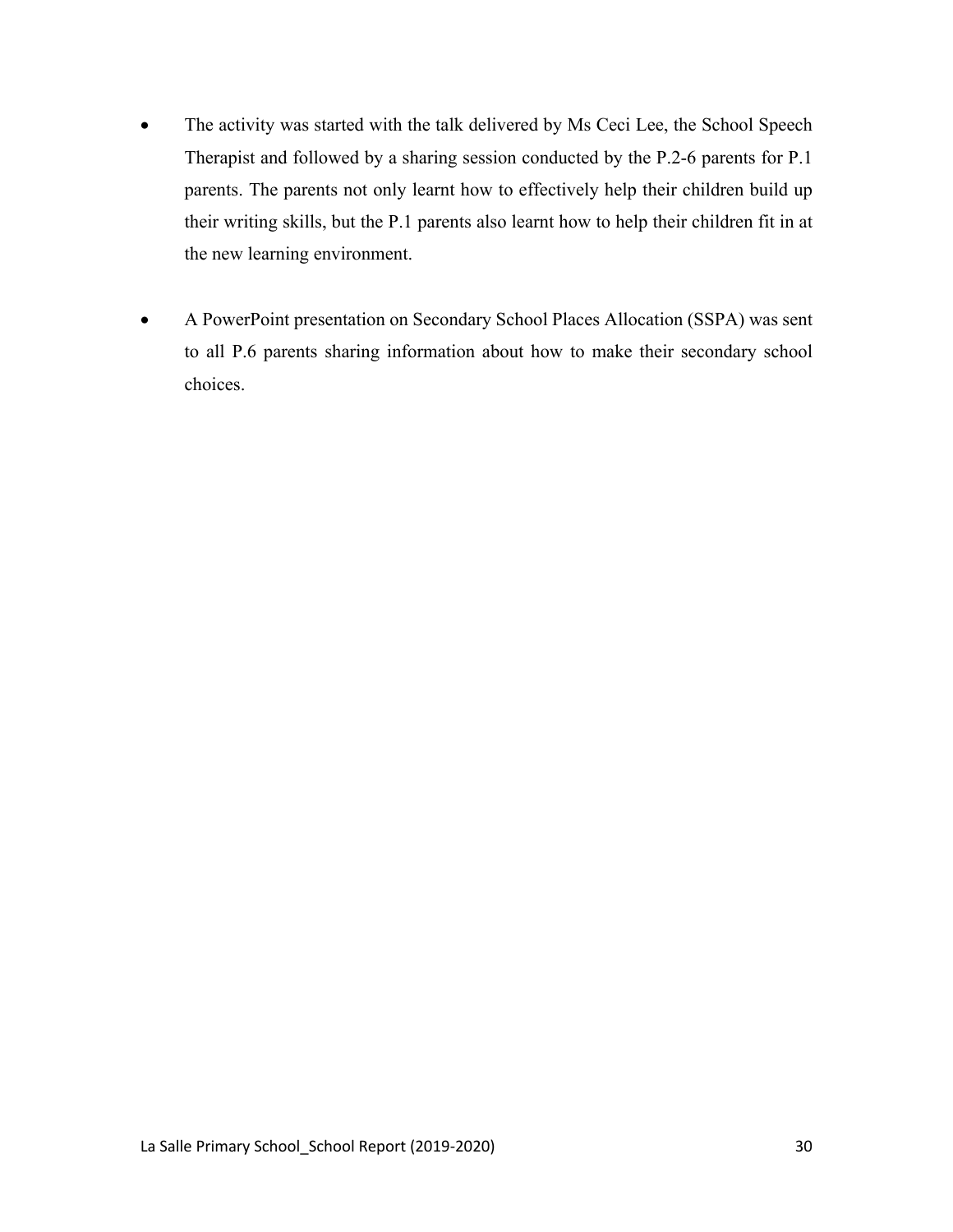# **Student Performance**

Students have outstanding achievements in academic performance and extra-curricular activities. Our students have won various awards in international competitions.

The following list summarises the achievements of our students:

| Category      | Competition                                                       | <b>Item</b> | Award                                            |
|---------------|-------------------------------------------------------------------|-------------|--------------------------------------------------|
| <b>Visual</b> | Love for Every Home Drawing Competition                           | Individual  | Gold Award: 1                                    |
| <b>Arts</b>   | E&M Carnival 2020 Poster Design Competition                       | Individual  | 1st Runner-up: 1<br>2 <sup>nd</sup> Runner-up: 1 |
|               | E&M Carnival 2020 Four-panel Comic Drawing Competition            | Individual  | 1st Runner-up: 2                                 |
|               | The Cannes International Fine Art Competition                     | Individual  | Laureate I Prix: 1                               |
|               | The Vienna Progressive Young Artists International Competition    | Individual  | Laureate I Prix: 1                               |
|               | Picasso Art Contest- Junior Picasso 2019 (International)          | Individual  | 7 Star Artist<br>Award: 1                        |
|               | International Arts Competition "Europe Grand Prix"                | Individual  | Laureate II Prix:<br>1                           |
|               | International Competition "Art and Art History"                   | Individual  | Laureate I Prix: 1                               |
|               | International Festival of Children's Drawing "Magical World" 2019 | Individual  | Grand Prix: 1                                    |
|               | 藍天綠地在香港」花鳥蟲魚小伙伴設計比賽 2019                                          | 個人項目        | 亞軍一名                                             |
|               | 小童軍復活節填色比賽                                                        | 個人項目        | 季軍一名                                             |
|               | 第十一屆蘭亭獎世界青少年兒童繪畫大賽                                                | 個人項目        | 金獎一名<br>特等獎一名                                    |
|               | 香港品質保證局理想家園:第十三屆徵文、攝影、微電影、繪<br>畫及海報設計創作比賽                         | 個人項目        | 亞軍一名                                             |
|               | 第13 居全國青少年兒童書畫大賽                                                  | 個人項目        | 特等獎一名                                            |
| <b>Music</b>  | Victoria International Music and Artistic Competition             | Individual  | Gold Award: 1                                    |
|               | 香港青少年鋼琴大賽                                                         | 個人項目        | 金獎一名<br>銀獎一名                                     |
|               | 第九屆香港夢兒童音樂節 2019                                                  | 個人項目        | 冠軍榮譽獎一名                                          |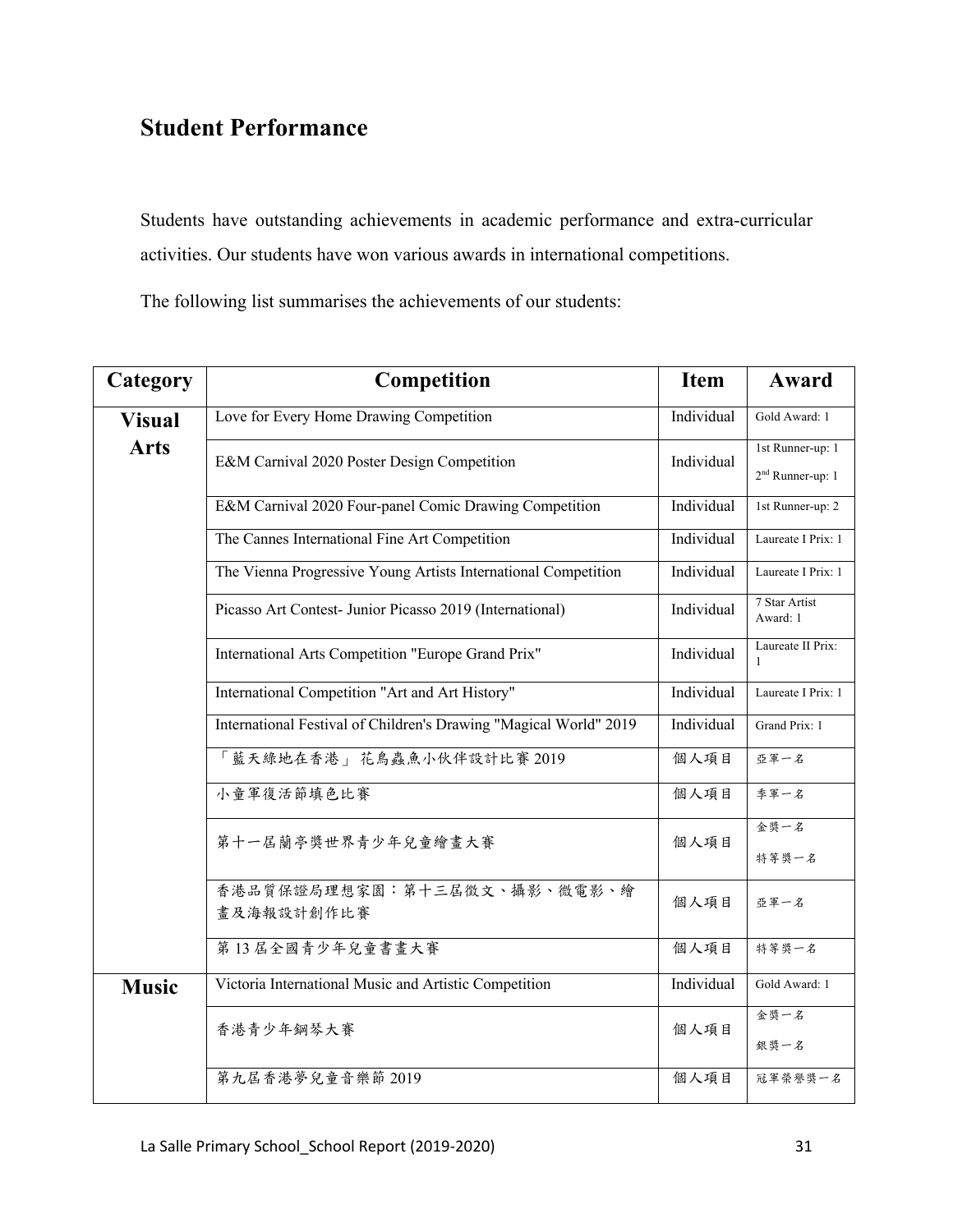|               | 全港學界舞蹈音樂藝術節                                                         | 個人項目       | 金獎一名                                       |
|---------------|---------------------------------------------------------------------|------------|--------------------------------------------|
|               | 屯門中西器樂比賽 2019                                                       | 個人項目       | 冠軍一名                                       |
|               | 第十屆 MF 音樂聯賽 2019                                                    | 個人項目       | 冠軍兩名                                       |
|               |                                                                     |            | 季軍一名                                       |
|               | 聯校音樂大賽 2020                                                         | 個人項目       | 金獎六名                                       |
|               |                                                                     |            | 銀獎四名                                       |
| <b>Sports</b> | 2019 Aquathon Series Race 4                                         | Individual | 3rd Prize: 1                               |
|               |                                                                     |            | 冠軍九名                                       |
|               | 公民青少年田徑錦標賽 2019                                                     | 個人項目       | 亞軍三名                                       |
|               |                                                                     |            | 季軍兩名                                       |
|               | Kowloon North Inter-Primary Schools Athletics Competition 2019-     |            | 1 <sup>st</sup> Prize: 3                   |
|               | 2020                                                                | Individual | 2 <sup>nd</sup> Prize: 7                   |
|               |                                                                     |            | 3rd Prize: 2                               |
|               | All Hong Kong Schools Jing Ying Badminton Tournament 2019-<br>2020  | Individual | Merit Award: 1                             |
|               | The 34th North District Age Group Badminton Competition             | Individual | 2 <sup>nd</sup> Prize: 1                   |
|               | Yau Tsim Mong District Age Group Badminton Competition 2019         | Individual | $3rd$ Prize: 1                             |
|               | Yuen Long District Age Group Badminton Competition 2019             | Individual | 3rd Prize: 1                               |
|               | YMCA Basketball competition                                         | Individual | Champion: 1                                |
|               | 2019「青俱杯」萬國體育城市聯賽 VCL 總決賽                                           | 個人項目       | 冠軍兩名                                       |
|               | National Day Cup" Kowloon City District Sports Association Youth    | Individual | 1 <sup>st</sup> Prize: 1                   |
|               | Fencing Championship 2019                                           |            | 3 <sup>rd</sup> Prize: 1                   |
|               | Yuen Long Fencing Invitation Championships 2019-2020                | Individual | 2 <sup>nd</sup> Prize: 1                   |
|               | 2019 第三居合豐福壽盃全國兒童少年擊劍積分賽                                            | 個人項目       | 冠軍兩名                                       |
|               |                                                                     |            | 亞軍三名                                       |
|               | 第10 届亞洲跳繩錦標賽 2019                                                   |            | 冠軍一名                                       |
|               |                                                                     | 個人項目       | 亞軍一名                                       |
|               |                                                                     |            | 季軍四名                                       |
|               | YMCA Children & Youth Speed Skating Summer Invitation<br>Tournament | Individual | 2 <sup>nd</sup> Prize: 1<br>$3rd$ Prize: 1 |
|               | Kowloon City District Age Group Swimming Competition 2019           | Individual | 2 <sup>nd</sup> Prize: 1                   |
|               |                                                                     | Group      | Champion: 4                                |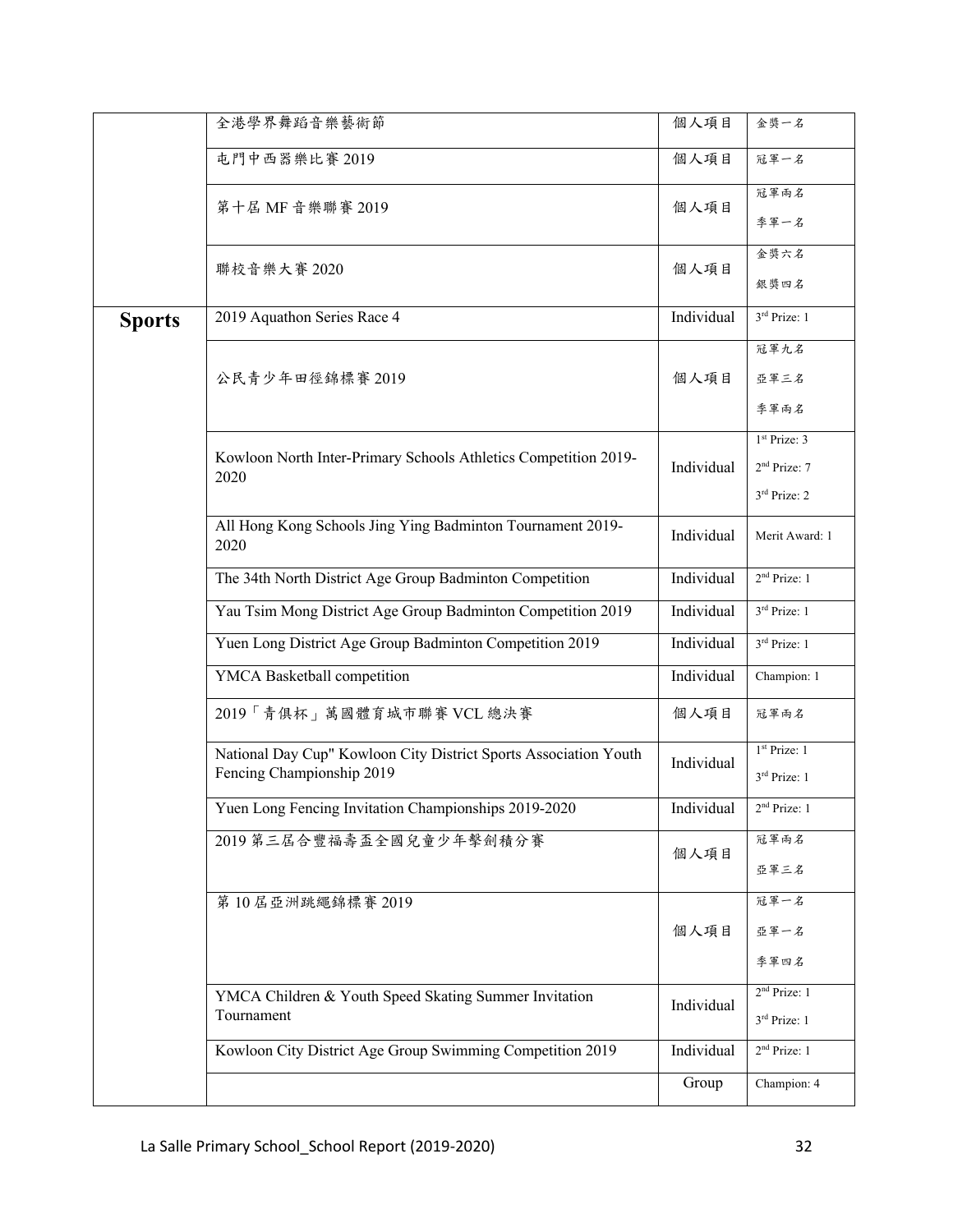|  |                                                                            |            | 1st Prize: 5                                   |
|--|----------------------------------------------------------------------------|------------|------------------------------------------------|
|  | Kowloon North Area Inter-Primary Schools Swimming Competition<br>2019-2020 | Individual | 2 <sup>nd</sup> Prize: 3                       |
|  |                                                                            |            | $3rd$ Prize: 1                                 |
|  | 2019-2020 Div. I Age Group Short Course Swimming Competition               |            | 2 <sup>nd</sup> Prize: 1                       |
|  | (Part 2)                                                                   | Individual | 3rd Prize: 1                                   |
|  | 2019-2020 Div. I Age Group Short Course Swimming Competition<br>(Part 3)   | Individual | 2 <sup>nd</sup> Prize: 2                       |
|  | 2019-2020 Div. I Age Group Long Course Swimming Competition<br>(Part 3)    | Individual | 3rd Prize: 1                                   |
|  | 2019-2020 Div. III Age Group Short Course Swimming Competition<br>(Part 1) | Individual | 2 <sup>nd</sup> Prize: 1                       |
|  | Tai Po District Age Group Swimming Competition 2019-2020                   | Individual | 1 <sup>st</sup> Prize: 2                       |
|  | Hong Kong Age Grope Long Course Swimming Championships                     | Individual | 2 <sup>nd</sup> Prize: 2                       |
|  | 2019-2020                                                                  |            | 3rd Prize: 1                                   |
|  | Sham Shui Po District Age Group Swimming Competition 2019                  | Individual | 1 <sup>st</sup> Prize: 3                       |
|  | Wan Chai District Age Group Swimming Competition 2019                      | Individual | 3rd Prize: 1                                   |
|  |                                                                            | Group      | Champion: 1                                    |
|  | Kowloon North Area Inter-Primary Schools Table Tennis                      |            | 2nd Runner-up: 1                               |
|  | Competition 2019-2020                                                      | Individual | Outstanding<br>Athlete Award: 2                |
|  | 2019 恆生新一代乒乓大比拼                                                            | 個人項目       | 季軍一名                                           |
|  | Kowloon City District Age Group Table-tennis Competition 2019              | Individual | 1 <sup>st</sup> Prize: 1                       |
|  | Yau Tsim Mong District Age Group Table Tennis Competition 2019             | Individual | 3rd Prize: 1                                   |
|  | 青苗乒乓球培訓計劃 2018/19 區際錦標賽                                                    | 個人項目       | 冠軍一名                                           |
|  | 7th All Hong Kong Inter-Primary Schools Tennis Competition 2019-<br>2020   | Group      | 1st runner-up: 1                               |
|  | Community Junior Tennis Competition 2019                                   | Individual | 2 <sup>nd</sup> Prize: 1                       |
|  | Wan Chai District Age Group Tennis Competition 2019                        | Individual | 3 <sup>rd</sup> Prize: 1                       |
|  | Taipei Cup International ICE Hockey Tournament                             | Individual | 1 <sup>st</sup> Prize: 1                       |
|  | Hong Kong Youth Baseball League                                            | Individual | Champion: 1                                    |
|  | 2019-2020 A.S. Watson Group Hong Kong Student Sports Awards                | Individual | Hong Kong<br><b>Student Sports</b><br>Award: 1 |
|  | 10th Asia Inter-school ITF Taekwon-Do Invitational Tournament              | Individual | 1 <sup>st</sup> Prize: 1                       |
|  | 韓國武術推廣日暨表演賽 2019                                                           | 個人項目       | 亞軍一名                                           |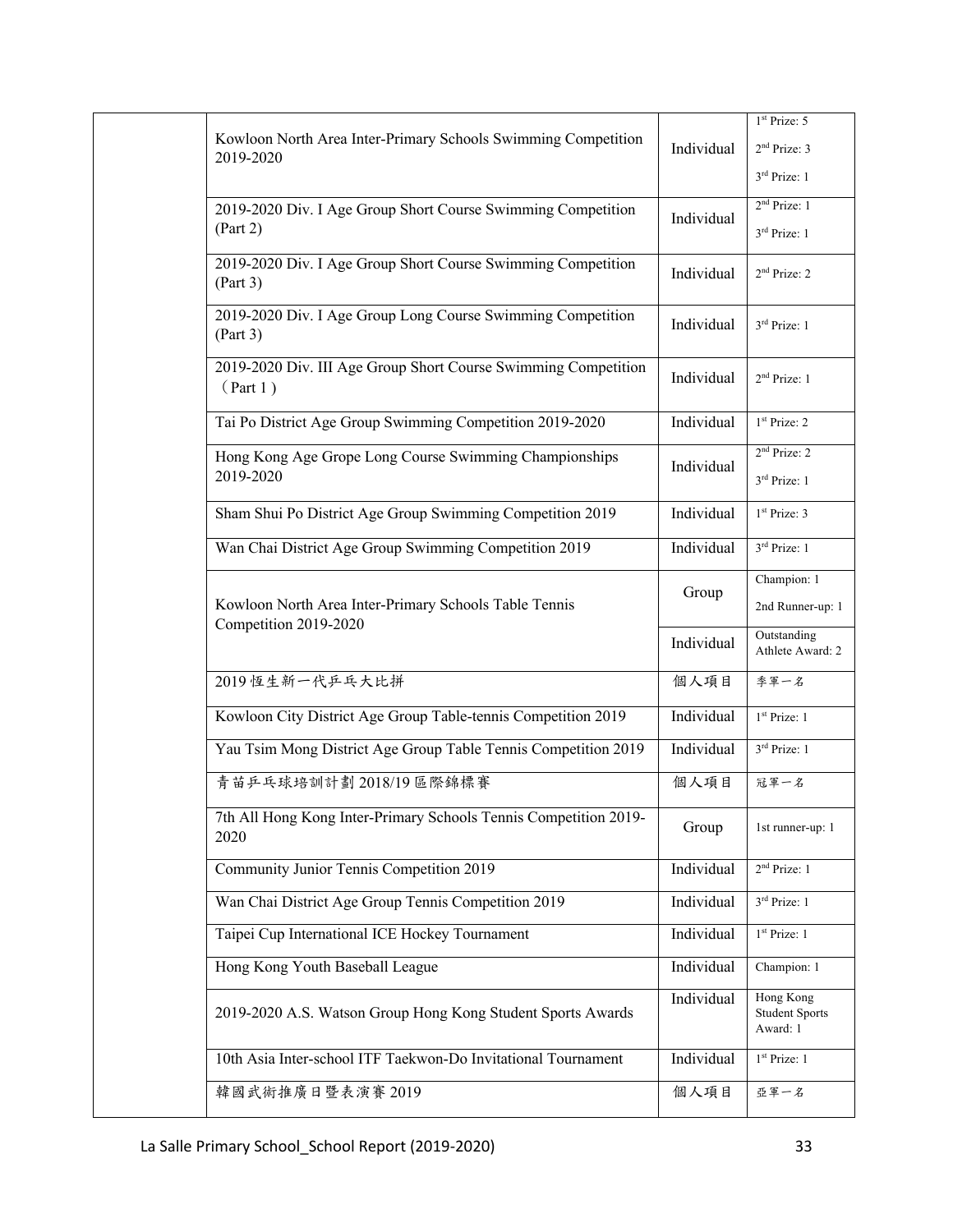|               | The 5th Hong Kong Taekwon-Do I.T.F. Championship 2019           |            | 2 <sup>nd</sup> Prize: 1 |
|---------------|-----------------------------------------------------------------|------------|--------------------------|
|               |                                                                 | Individual | $3rd$ Prize: 2           |
|               |                                                                 |            |                          |
| Academic      | 第十二届中國青少年(香港)才藝比賽                                               | 個人項目       | 亞軍兩名                     |
|               | 第七屆香港國際青少年表演藝術節 2019-朗誦及故事演講大賽                                  | 個人項目       | 亞軍兩名                     |
|               | MF 聯校朗誦比賽 2019                                                  | 個人項目       | 季軍一名                     |
|               |                                                                 | 個人項目       | 冠軍兩名                     |
|               |                                                                 |            | 亞軍十四名                    |
|               |                                                                 | (粤語)       | 季軍十三名                    |
|               | 第七十一屆香港學校朗誦節                                                    | 個人項目       | 亞軍八名                     |
|               |                                                                 | (普通話)      | 季軍十名                     |
|               |                                                                 | 個人項目       | 冠軍九名                     |
|               |                                                                 | (英語)       | 亞軍二十三名                   |
|               |                                                                 |            | 季軍二十一名                   |
|               |                                                                 |            | 一等獎三名                    |
|               | 「華夏盃」全國數學奧林匹克邀請賽 2020                                           | 個人項目       | 二等獎一名                    |
|               |                                                                 |            | 傑出表現一名                   |
|               | 2019 South African International Mathematics Competition        | Individual | Gold Award: 1            |
|               | 2020 亞洲國際數學奧林匹克公開賽                                              | 個人項目       | 金獎一名                     |
|               | 粤港澳大灣區數學競賽預選賽 2020                                              | 個人項目       | 一等獎一名                    |
|               |                                                                 |            | 金獎一名                     |
|               | 2019 港澳數學奧林匹克公開賽《港澳盃》                                           | 個人項目       | 銀獎兩名                     |
|               |                                                                 |            | 銅獎四名                     |
|               | 泓志盃小學數學邀請賽 2019                                                 | 個人項目       | 冠軍一名                     |
|               | Hong Kong International Mathematical Olympiad 2020 (Semi-Final) | Individual | Silver Award: 1          |
|               | Thailand International Mathematical Olympiad 2019 (Semi-Final)  | Individual | Silver Award: 1          |
| <b>Others</b> | Scholastic Chess Tournament                                     | Individual | 1st Prize: 1             |
|               | HKJCC Junior Chess Championships 2019                           | Individual | 1st Prize: 1             |
|               | Hong Kong Children's Go College                                 | Individual | 1st Prize: 1             |
|               | 2019年全港小學生中國象棋個人賽                                               | 團體項目       | 亞軍一名                     |
|               |                                                                 |            | 季軍一名                     |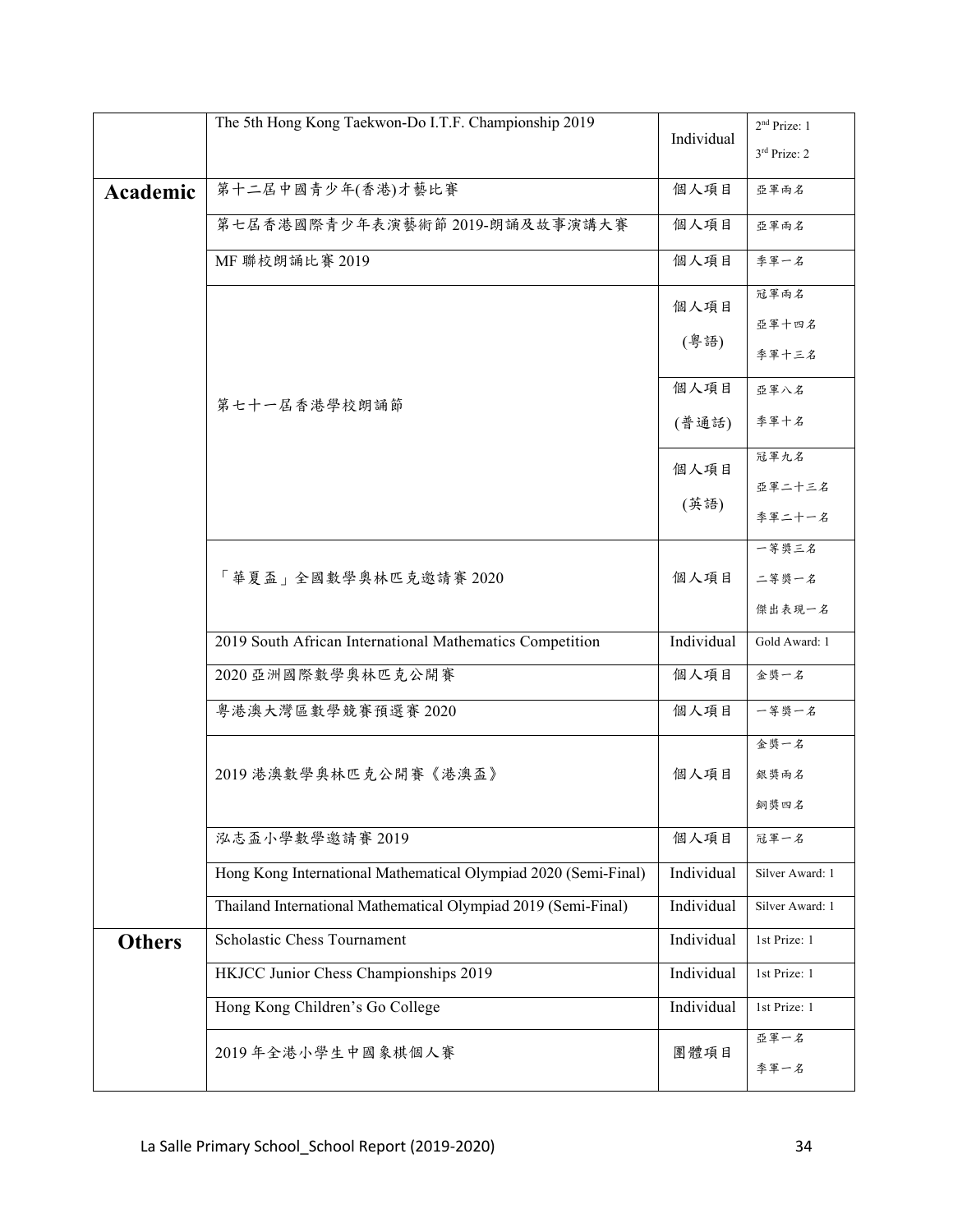|  | 2019年東區文化節東區象棋錦標賽                                  | 團體項目       | 季軍兩名          |
|--|----------------------------------------------------|------------|---------------|
|  | 第九屆青少年德育勵進盃全港校際圍棋錦標賽                               | 團體項目       | 亞軍兩名          |
|  |                                                    | 個人項目       | 季軍一名          |
|  | The Second International Junior Coding Competition | Individual | Gold Award: 1 |
|  |                                                    |            | The Golden    |
|  | The Golden Bauhinia Award                          | Individual | Bauhinia      |
|  |                                                    |            | Award: 5      |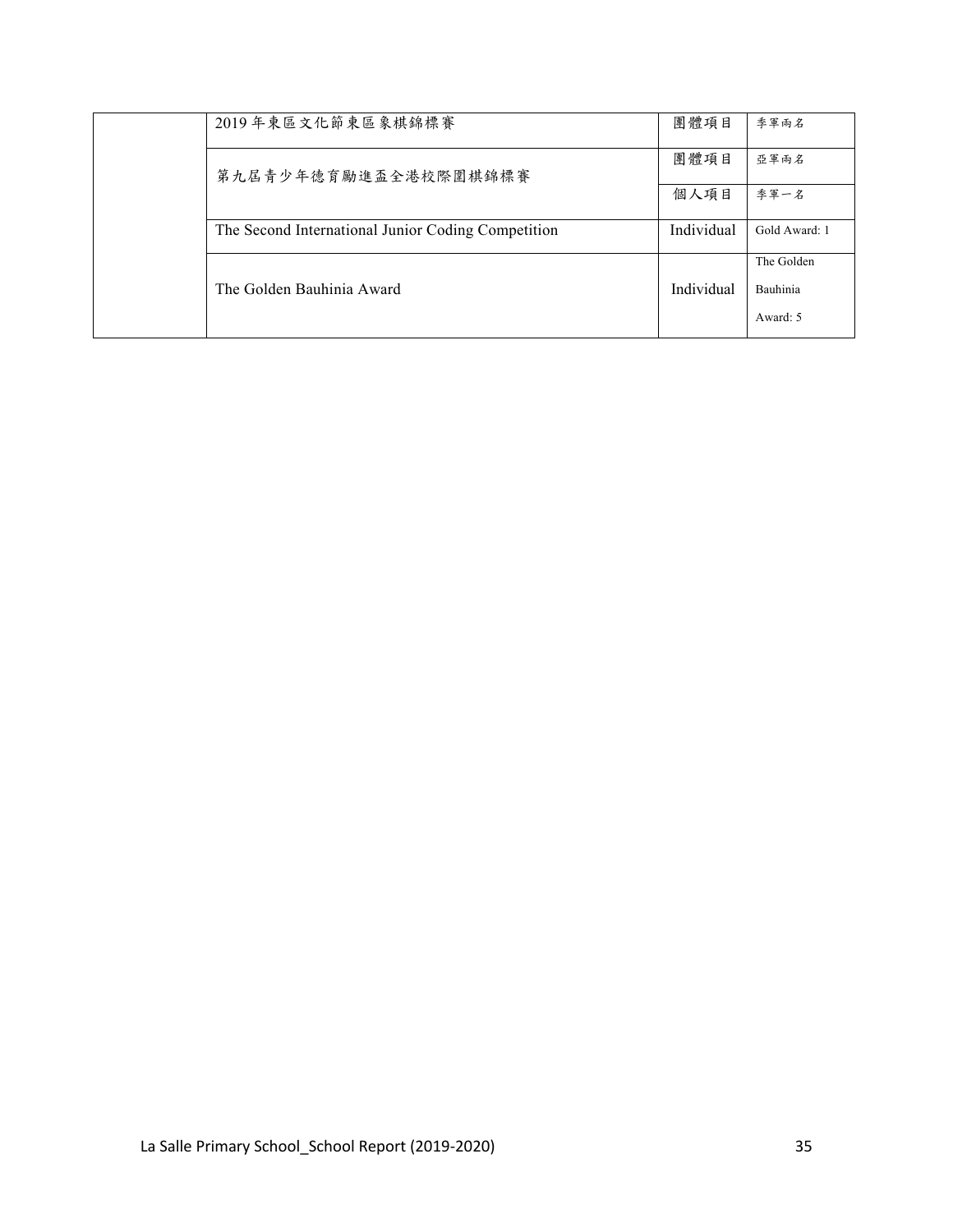# **Financial Summary**

|                  |                        |                                                             | Income \$          |               | Expenditure \$ |               |
|------------------|------------------------|-------------------------------------------------------------|--------------------|---------------|----------------|---------------|
|                  |                        | Balance B/F (Adjusted per Auditor's Report)                 | \$                 | 12,894,390.61 |                |               |
| I.               | <b>Government Fund</b> |                                                             |                    |               |                |               |
| 1.               |                        | <b>Salary for Staff</b>                                     | S                  | 47,893,942.78 | \$             | 47,893,942.78 |
| $\overline{2}$ . |                        | <b>Expanded Operating Expenses Block Grant</b>              |                    |               |                |               |
|                  |                        | (A) School Specific                                         |                    |               |                |               |
|                  | 1)                     | Revised Administration Grant                                | \$                 | 2,064,816.00  | \$             | 2,013,852.56  |
|                  | 2)                     | Air-conditioning Grant                                      | \$                 | 587,047.00    | \$             | 440,557.00    |
|                  | 3)                     | Capacity Enhancement Grant                                  | \$                 | 774,983.00    | \$             | 622,843.61    |
|                  | 4)                     | Composite IT Grant                                          | \$                 | 480,163.00    | \$             | 313,015.00    |
|                  | 5)                     | Enhanced Speech Therapy Grant                               | \$                 | 174,090.00    | \$             | 138,040.00    |
|                  | 6)                     | School-based Management Top-up Grant                        | \$                 | 50,000.00     | \$             |               |
|                  | 7)                     | Top Up Student Guidance Service Grant                       | \$                 | 460,200.00    | \$             | 291,705.40    |
|                  | 8)                     | Understanding Adolescent Project Grant                      | \$                 |               | \$             | 22,583.00     |
|                  |                        | Sub-total:                                                  | \$                 | 4,591,299.00  | <b>S</b>       | 3,842,596.57  |
|                  |                        | (B) Non-School Specific (Baseline Reference)                |                    |               |                |               |
|                  | 1)                     | Administration Grant for additional C.A.                    | \$                 | 199,872.00    | \$             | 164,072.58    |
|                  | 2)                     | Composite Furniture & Equipment Grant                       | \$                 | 350,352.00    | \$             | 68,950.00     |
|                  | 3)                     | Enhanced Grant                                              | $\mathbf S$        | 10,116.00     | \$             |               |
|                  | 4)                     | School / Class Grant (Include cleaning fee, postage,        |                    |               |                |               |
|                  |                        | transport, printing, electric fee, general consumable store |                    |               |                |               |
|                  |                        | and repair etc.)                                            | \$                 | 344,426.62    | $\mathbf S$    | 409,564.12    |
|                  | 5)                     | School Curriculum Development Grant                         | $\mathbf S$        | 74,304.00     | \$             | 14,720.35     |
|                  | 6)                     | Programme Funds for whole-school approach to                |                    |               |                |               |
|                  |                        | Guidance and Discipline                                     | \$                 | 8,106.00      | \$             | 929.90        |
|                  | 7)                     | Lift Maintenance Grant                                      | \$                 | 184,416.00    | \$             | 99,380.00     |
|                  | 8)                     | Moral & Civic Education Grant                               | \$                 | 21,924.00     | \$             | 860.00        |
|                  | 9)                     | Putonghua Grant                                             | \$                 | 1,761.00      | \$             |               |
|                  | 10)                    | Supplementary Grant                                         | \$                 | 205,012.00    | \$             | 100,633.80    |
|                  | 11)                    | Training & Development Grant                                | \$                 | 9,274.00      | \$             | 7,280.00      |
|                  | 12)                    | Other incomes                                               | \$                 | 194.75        |                |               |
|                  |                        | Sub-total:                                                  | \$                 | 1,409,758.37  | \$             | 866,390.75    |
|                  |                        |                                                             |                    |               |                |               |
| 3.               |                        | <b>Other Grants Outisde EOEBG</b>                           | \$                 | 7,445,984.44  | \$             | 5,665,176.99  |
| 4.               |                        | Will be subject to clawback by EDB                          |                    |               | \$             | 100,032.00    |
|                  |                        |                                                             |                    |               |                |               |
|                  |                        | II. Capital Reserve Fund (General Fund)                     |                    |               |                |               |
|                  |                        | Tong Fai (Note 1)                                           | <sup>\$</sup>      | 4,766,370.00  | \$             | 3,847,011.41  |
|                  |                        | Donations & Other Income / Expenses                         |                    |               |                |               |
|                  |                        | (Appropriations for Furniture & Equipment for the year)     | $\mathbf S$        | 1,309,630.89  | \$             | 479,869.18    |
|                  |                        | Approved Collection for Specific Purposes                   | \$                 |               | \$             | 300.00        |
|                  | <b>Balance C/F</b>     |                                                             | $\mathbf{\hat{S}}$ | 17 616 056 41 | [Note 2]       |               |

#### La Salle Primary School Financial Report (1.9.2019 - 31.8.2020)

Note 1: Other incomes included rental received from tuckshop, stationery shop, schools premises & interest received etc.

Note 2: Surplus reserved for Major Repairs and purchase of Furniture and Equipment for non-government standard items.